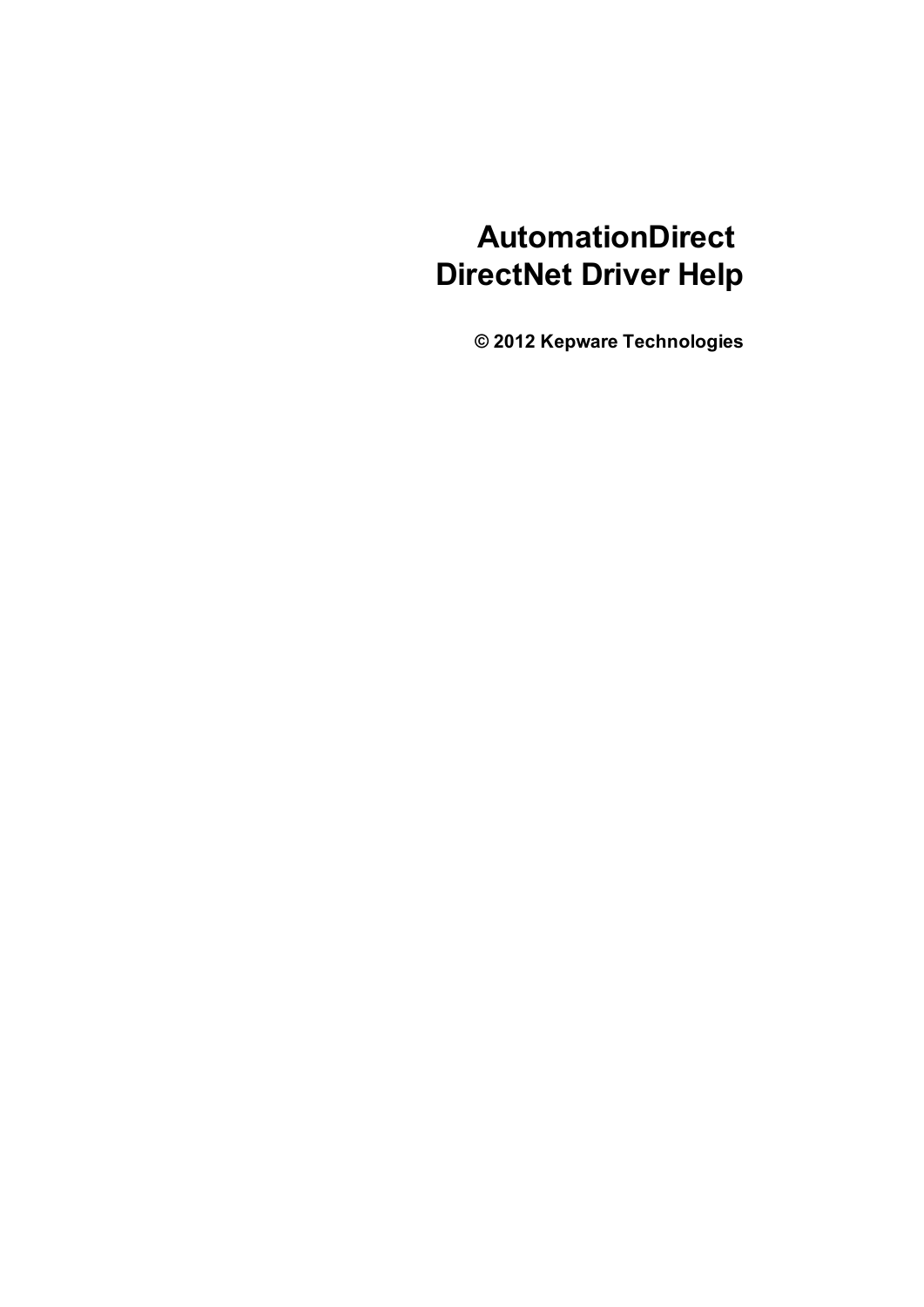# <span id="page-1-0"></span>**Table of Contents**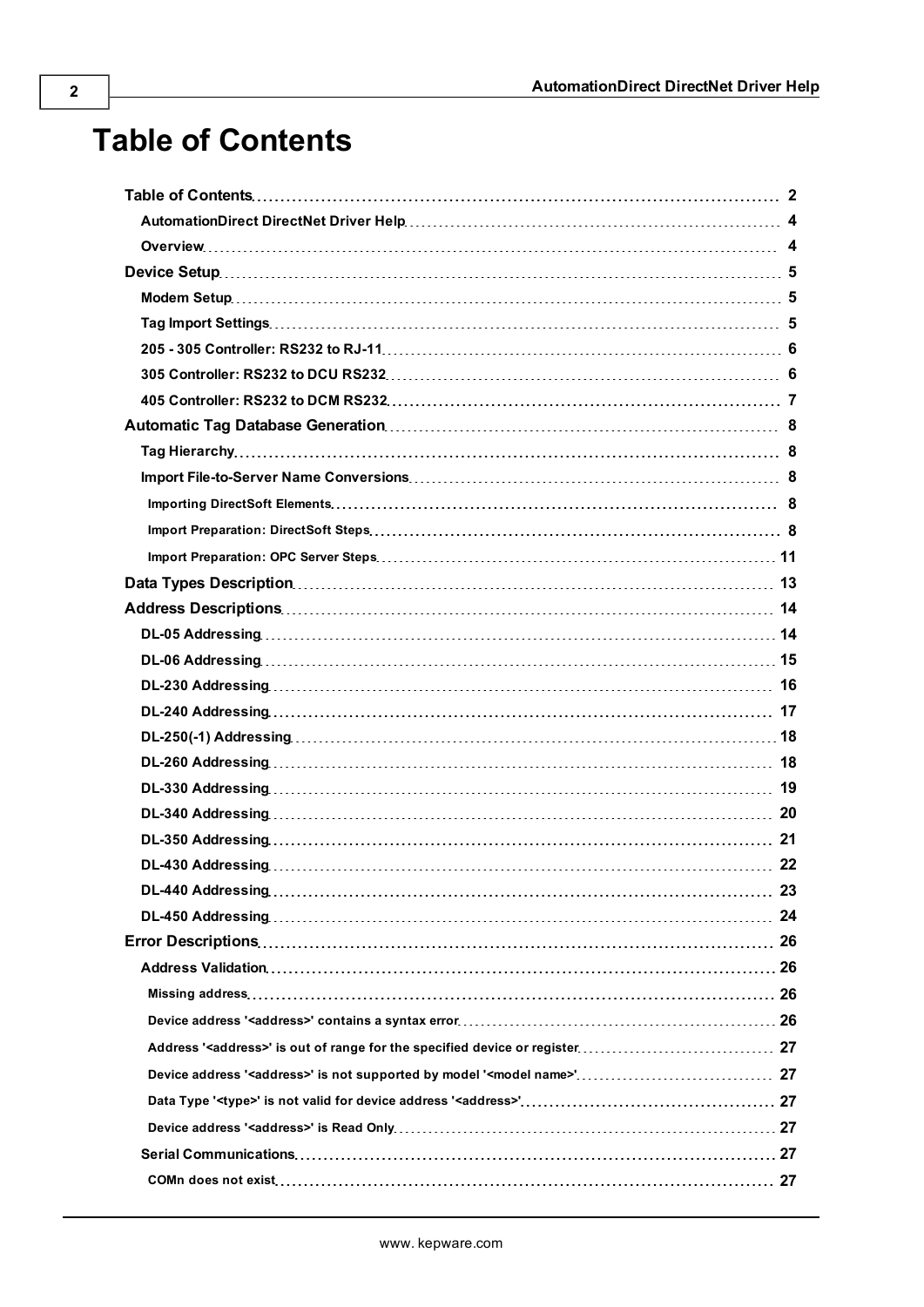| -29 |
|-----|
|     |
|     |
|     |
|     |
| 31  |

**3**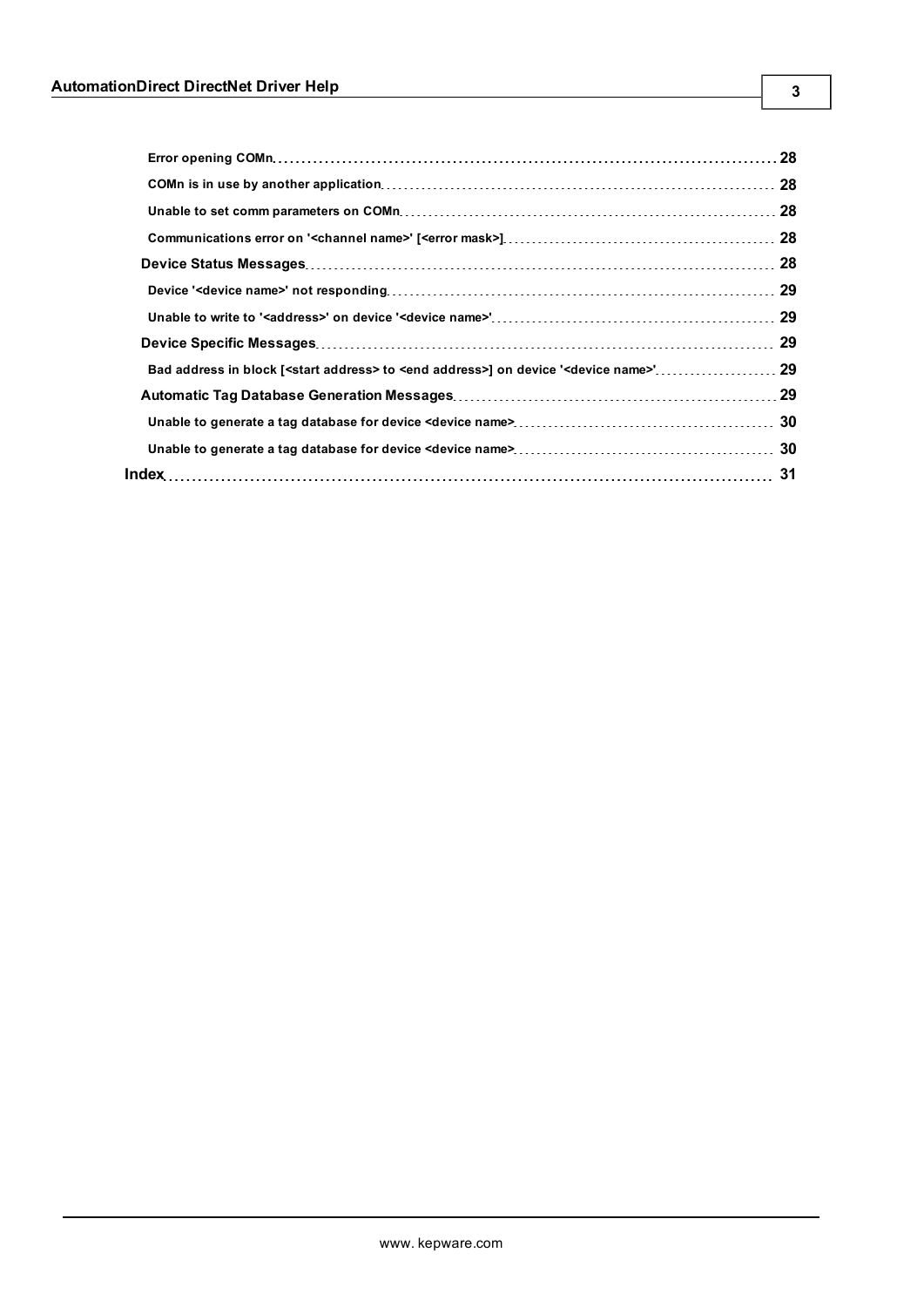# <span id="page-3-0"></span>**AutomationDirect DirectNet Driver Help**

Help version 1.017

#### **CONTENTS**

#### **[Overview](#page-3-1)**

What is the AutomationDirect DirectNet Driver?

#### **[Device](#page-4-0) [Setup](#page-4-0)**

How do I configure a device for use with this driver?

#### **[Automatic](#page-7-0) [Tag](#page-7-0) [Database](#page-7-0) [Generation](#page-7-0)**

How can I easily configure tags for the AutomationDirect DirectNet driver?

#### **[Data](#page-12-0) [Types](#page-12-0) [Description](#page-12-0)** What data types does this driver support?

#### **[Address](#page-13-0) [Descriptions](#page-13-0)**

How do I address a data location on an AutomationDirect DirectNet device?

#### **[Error](#page-25-0) [Descriptions](#page-25-0)**

<span id="page-3-1"></span>What error messages does the AutomationDirect DirectNet driver produce?

#### **Overview**

The AutomationDirect DirectNet Driver provides an easy and reliable way to connect AutomationDirect DirectNet controllers to OPC Client applications, including HMI, SCADA, Historian, MES, ERP and countless custom applications. This driver is intended for use with Automation Direct Logic Programmable Logic Controllers, also known as PLCDirect and Koyo.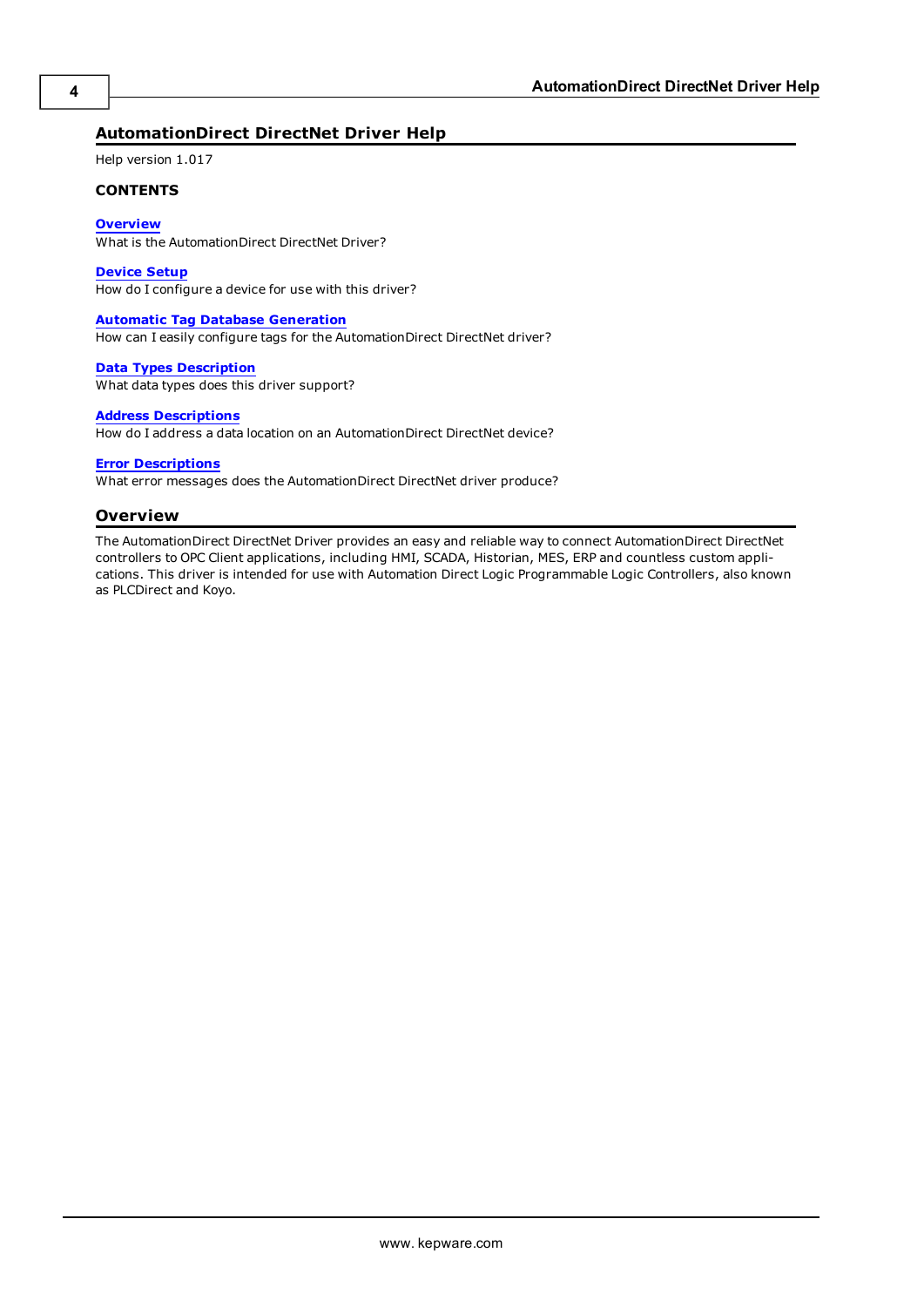#### <span id="page-4-0"></span>**Device Setup**

#### **Supported Devices**

The following PLCs are supported.

DL-05 DL-06 DL-230 DL-240 DL-250(-1) DL-260 DL-330 DL-340 DL-350 DL-430 DL-440 DL-450

#### **Communication Protocol**

Koyo DirectNet Hex Mode Protocol

#### **Supported Communication Parameters\***

Baud Rate - 1200, 2400, 9600, 19200 or 38400 Parity - None, Even or Odd Data Bits - 5, 6, 7 or 8 Stop Bits - 1 or 2

\*Some of these configurations may not be supported by all devices.

#### <span id="page-4-4"></span>**Ethernet Encapsulation**

This driver supports Ethernet Encapsulation, which allows the driver to communicate with serial devices attached to an Ethernet network using a terminal server. Ethernet Encapsulation mode may be invoked through the COM ID dialog in Channel Properties. For more information, refer to the OPC server's help documentation.

#### <span id="page-4-3"></span>**Device IDs**

Up to 90 devices may be defined. Valid Device IDs range from 1 to 90.

#### **Flow Control**

When using an RS232/RS485 converter, the type of flow control that is required depends on the converter's needs. Some converters do not require any flow control and others require RTS flow. To determine the converter's flow requirements, refer to its documentation. An RS485 converter that provides automatic flow control is recommended.

**Note:** When using the manufacturer's supplied communications cable, it is sometimes necessary to choose a flow control setting of **RTS** or **RTS Always** under the Channel Properties.

#### **Automatic Tag Database Generation**

**[Tag](#page-4-2) [Import](#page-4-2) [Settings](#page-4-2)**

#### **Cable Connections**

**[205](#page-5-0) [-](#page-5-0) [305](#page-5-0) [Controller:](#page-5-0) [RS232](#page-5-0) [to](#page-5-0) [RJ-11](#page-5-0) [305](#page-5-1) [Controller:](#page-5-1) [RS232](#page-5-1) [to](#page-5-1) [DCU](#page-5-1) [RS232](#page-5-1) [405](#page-6-0) [Controller:](#page-6-0) [RS232](#page-6-0) [to](#page-6-0) [DCM](#page-6-0) [RS232](#page-6-0)**

#### <span id="page-4-1"></span>**Modem Setup**

This driver supports modem functionality. For more information, please refer to the topic "Modem Support" in the OPC server Help documentation.

#### <span id="page-4-2"></span>**Tag Import Settings**

#### **Tag Import File**

This parameter is used to enter the exact location of the DirectSoft export file from which tags will be imported. It is this file that will be used when Automatic Tag Database Generation is instructed to create the tag database. There are two types of import files: Supported and Not Supported.

#### **Supported Import Files**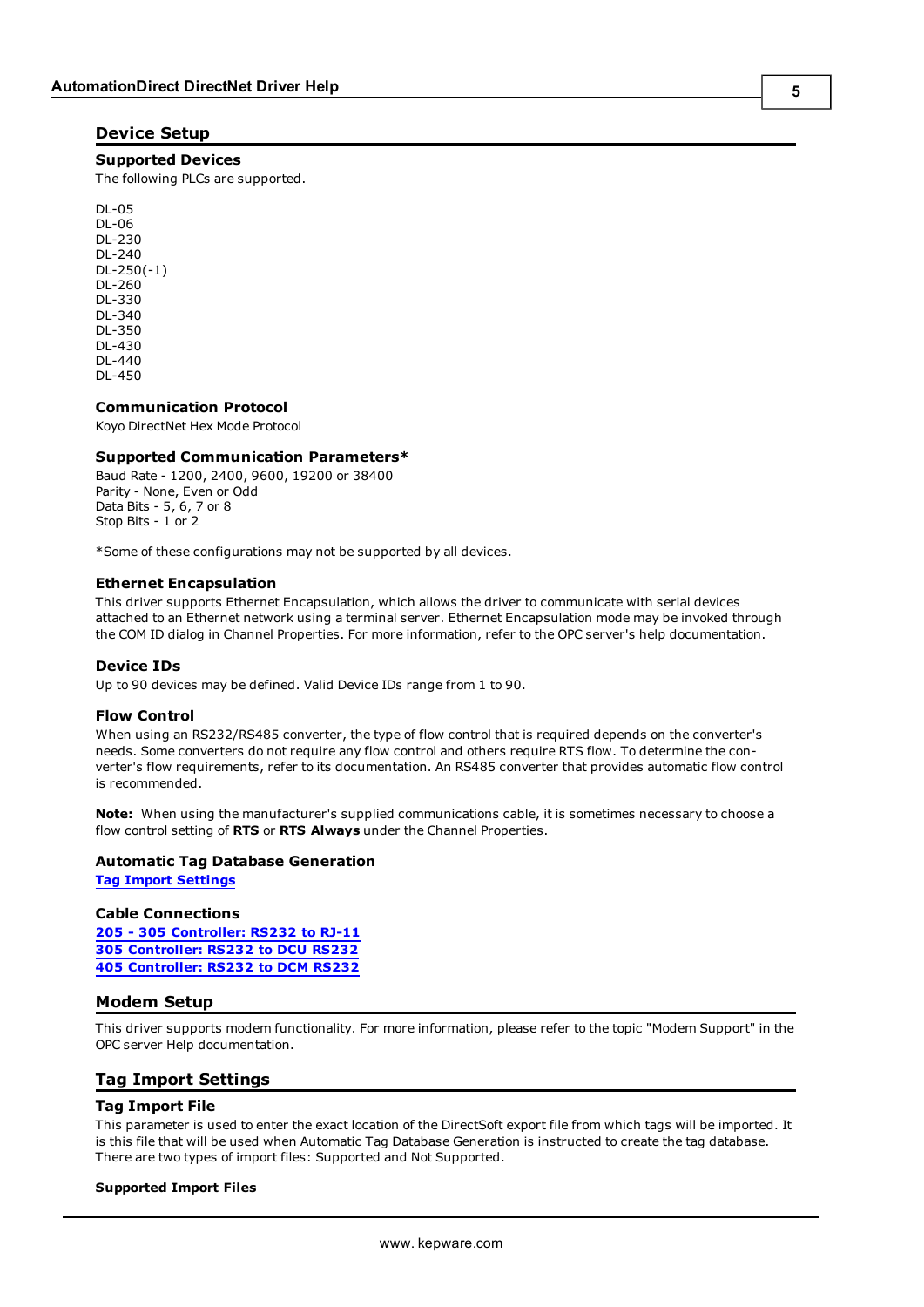<span id="page-5-2"></span>Program (via Export), .txt extension Element Documentation (via Export), Standard Format, .csv extension

#### **Import Files Not Supported**

Element Documentation (via Export), Standard Format, .txt extension Element Documentation (via Export), EZ-Touch Format, .csv and .txt extension Element Documentation (auto created), .esd extension DirectSoft Project, .prj extension

#### **Display Descriptions**

When checked, this parameter will import tag descriptions. If necessary, a description will be given to tags with long names that states their original tag name.

#### <span id="page-5-0"></span>**See Also: [Automatic](#page-7-0) [Tag](#page-7-0) [Database](#page-7-0) [Generation](#page-7-0)**

#### **205 - 305 Controller: RS232 to RJ-11**



#### <span id="page-5-1"></span>**305 Controller: RS232 to DCU RS232**

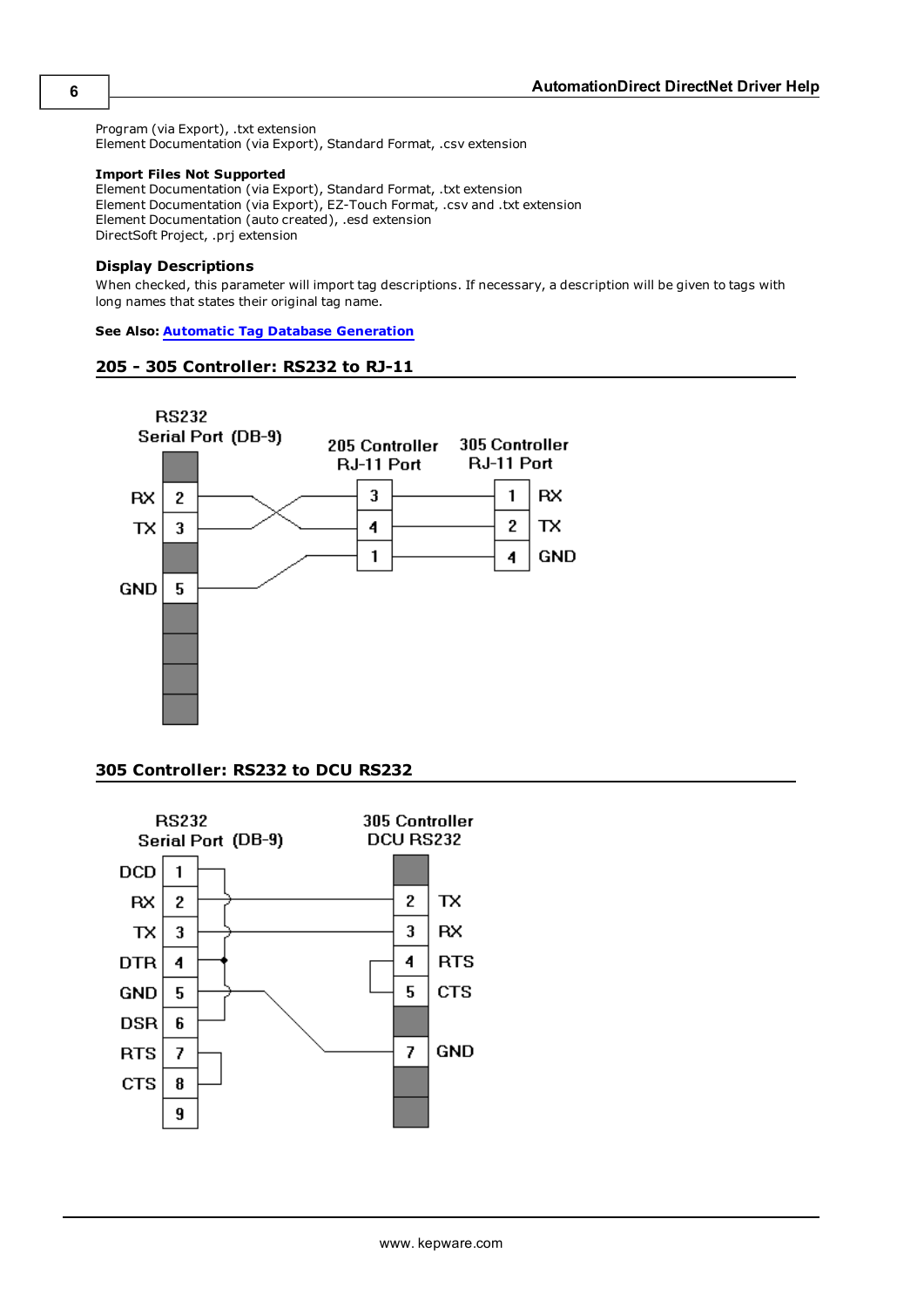# <span id="page-6-0"></span>**405 Controller: RS232 to DCM RS232**

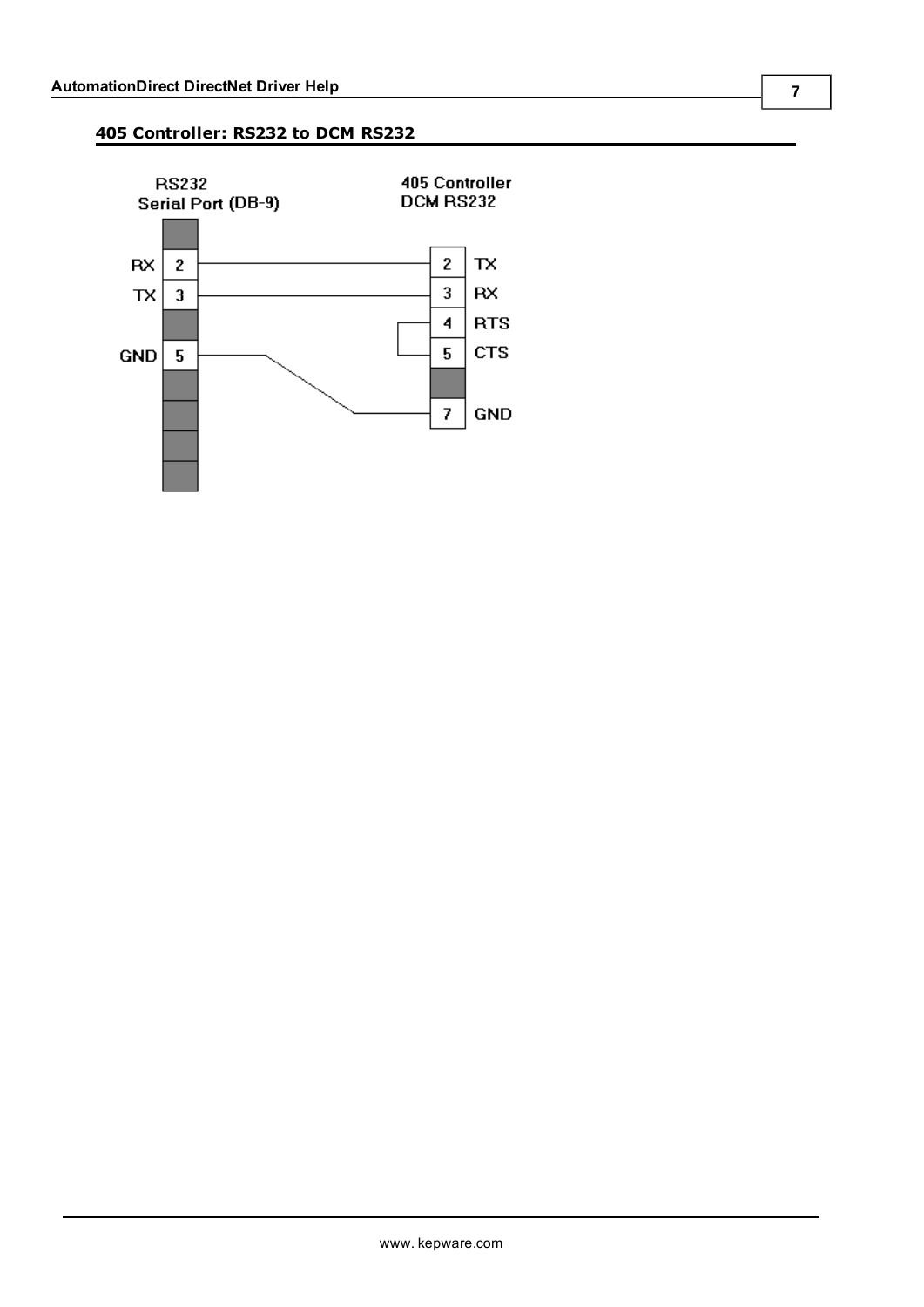# <span id="page-7-0"></span>**Automatic Tag Database Generation**

#### **Generating a New Tag Database**

The AutomationDirect DirectNet Driver uses files generated from DirectSoft via the **Program** or **Element Documentation Export** feature to generate the tag database. Before attempting to automatically create the tag database, a file must be created, selected and exported from DirectSoft. Tags are generated offline, meaning that a connection to the device is not required. Instead, the device driver imports a tag file generated from the Direct-Soft export file to create the tag database. For more information, refer to **[Importing](#page-7-3) [DirectSoft](#page-7-3) [Elements](#page-7-3)** and **[Tag](#page-4-2) [Import](#page-4-2) [Settings](#page-4-2)**.

Thus, there are two steps necessary for automatic tag database generation. First, an export file (\*.txt or \*.csv) must be created from DirectSoft. Second, tags must be generated based on that DirectSoft export file within the OPC server. For more information, refer to **[Import](#page-7-4) [Preparation:](#page-7-4) [DirectSoft](#page-7-4) [Steps](#page-7-4)** and **[Import](#page-10-0) [Preparation:](#page-10-0) [OPC](#page-10-0) [Server](#page-10-0) [Steps](#page-10-0)**.

#### **Generating Tag Database While Preserving Previously Generated Tag Databases**

Under certain circumstances, multiple imports into the server are required to import all tags of interest. This is the case with importing VersaPro System variables and non-System variables into the same OPC server project. In the Database Creation dialog under Device Properties, click on the selection **Perform the following action**. The options available are "Delete on create," "Overwrite as necessary," "Do not overwrite" and "Do not overwrite, log error." After the first OPC server import/database creation is done, check that the action is set to "Do not overwrite" or "Do not overwrite, log error" for future imports. This will allow tags to be imported without deleting or overwriting ones that have been imported previously.

# <span id="page-7-1"></span>**Tag Hierarchy**

The tags created via automatic tag database generation follow a specific hierarchy. The root level groups (or subgroup level of the group specified in "Add generated tags to the following group") are determined by the tag's memory type referenced (such as X, C, V and etc.). For example, every variable that is of address type "X" will be placed in a root level group called "X".

The only exception applies to counter and timer accumulator addresses CTA and TA respectively. In these cases, the address is converted to a V-memory reference (TA0 = V0) but the tags generated will be assigned to the root level group CTA or TA, not V. But explicit V-memory references to CTA and TA locations will be assigned to the root level group V as intended.

#### <span id="page-7-2"></span>**Import File-to-Server Name Conversions**

#### **Leading Underscores**

Leading underscores (\_) in tag names will be removed. This is required since the server does not accept tag names beginning with an underscore.

#### **Invalid Characters in Name**

The only characters allowed in the server tag name are A-Z, a-z, 0-9, and underscore (\_). As mentioned above, a tag name cannot begin with an underscore. All other invalid characters encountered will be removed from the tag name.

#### <span id="page-7-3"></span>**Importing DirectSoft Elements**

This driver uses files generated from DirectSoft via the Program or Element Documentation Export feature to generate the tag database. In both methods, the items of interest are the elements (nickname, address and description) created in the DirectSoft Documentation Editor.

**Note 1:** For information on how to create a DirectSoft tag import file (\*.txt or \*.csv), refer to **[Import](#page-7-4) [Prep](#page-7-4)[aration:](#page-7-4) [DirectSoft](#page-7-4) [Steps](#page-7-4)**.

**Note 2:** For information on how to configure the OPC server to use this import file for Automatic Tag Database Generation, refer to **[Import](#page-10-0) [Preparation:](#page-10-0) [OPC](#page-10-0) [Server](#page-10-0) [Steps](#page-10-0)**.

#### <span id="page-7-4"></span>**Import Preparation: DirectSoft Steps**

There are two supported methods for generating an export file in DirectSoft for the driver to use as a tag import file: Program Export (\*.txt extension) and Element Documentation Export, Standard Format (\*.csv extension).

#### **Creating Nicknames**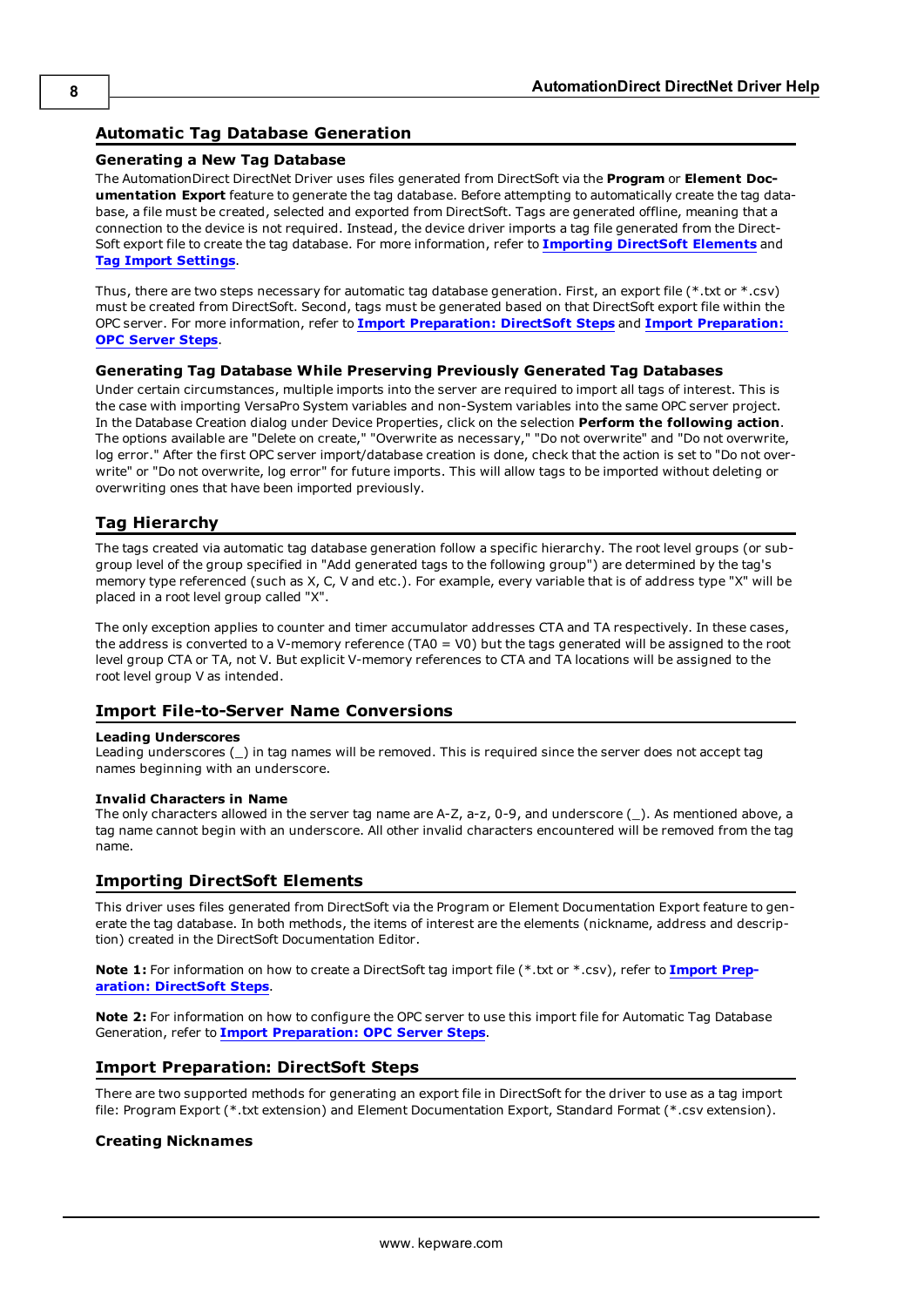- 1. Open the **DirectSoft** project containing the tags (elements) that will be ported to the OPC server.
- 2. Open the **Documentation Editor** by clicking **Menu** | **Tools** | **Documentation Editor**.
- 3. Enter a nickname and description for each memory reference of interest.

| <b>Documentation Editor</b> |                        |                           | $L = 1$     |
|-----------------------------|------------------------|---------------------------|-------------|
|                             | E REN 21 1   D DD DR D | $\mathbf{M}$ $\mathbf{M}$ |             |
| Element                     | Nickname               | Wiring Info               | Description |
| X27                         | Alarm1                 |                           | Alarm 1 set |
| X30                         |                        |                           |             |
| X31                         |                        |                           |             |
| X32                         |                        |                           |             |
| X33                         |                        |                           |             |
| X34                         |                        |                           |             |
| X35                         |                        |                           |             |
| X36                         |                        |                           |             |
| X37                         |                        |                           |             |
| X40                         |                        |                           |             |
| X41                         |                        |                           |             |
| X42                         |                        |                           |             |
| X43                         |                        |                           |             |
| X44                         |                        |                           |             |
| X45                         |                        |                           |             |
| X46                         |                        |                           |             |
| X47                         |                        |                           |             |
| X50                         |                        |                           |             |
| X51                         |                        |                           |             |
| X52                         |                        |                           |             |
| X53                         |                        |                           |             |
| X54                         |                        |                           |             |
| X55                         |                        |                           | ▾           |

### **Exporting the Elements Through Program Export (.txt)**

- 1. Open **DirectSoft**.
- 2. On **Menu**, click **File** | **Export**.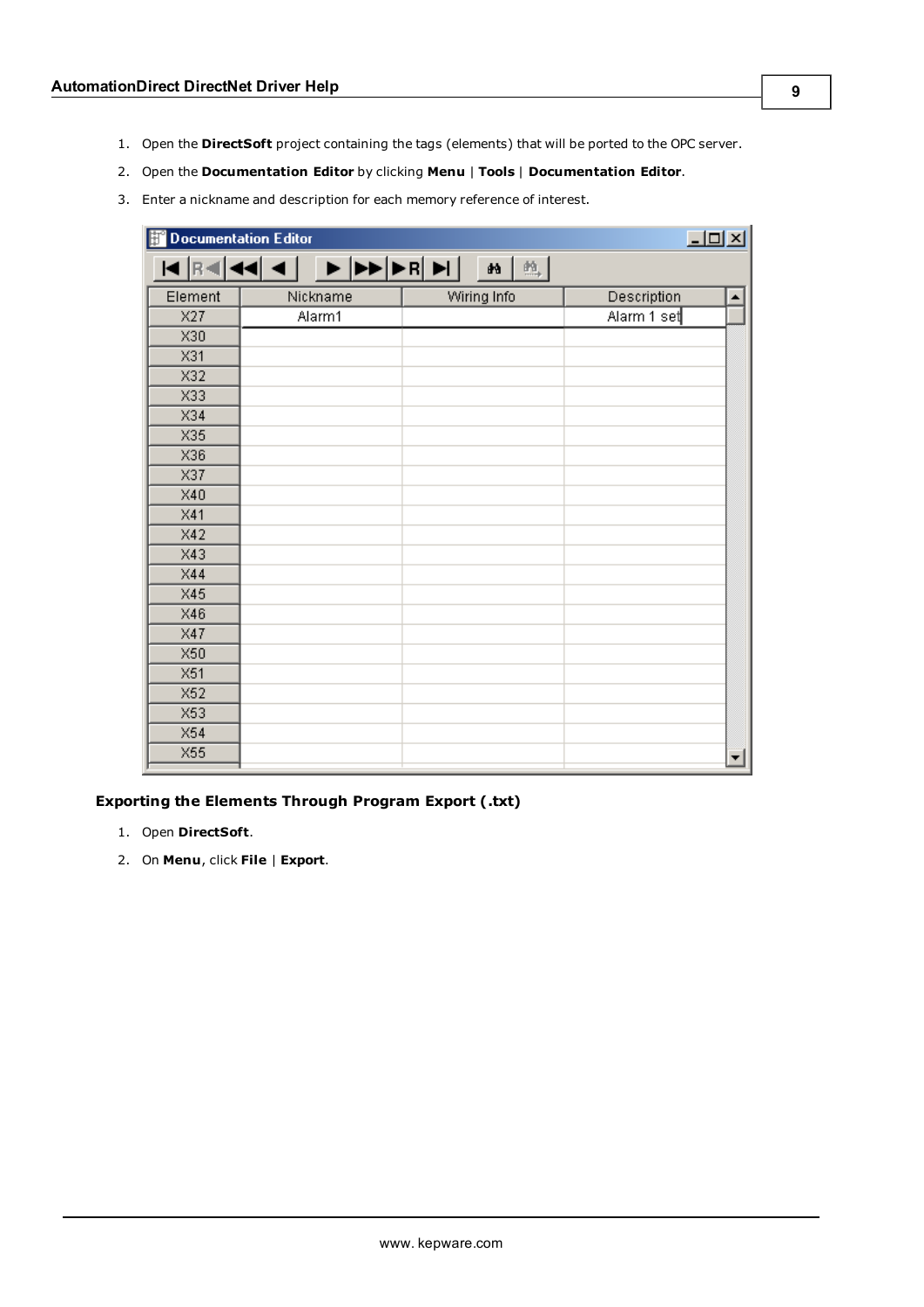3. Select **Program**.

|                                                                                                   |            | DirectSOFT32 Programming - UNTITLED                                                                                             |
|---------------------------------------------------------------------------------------------------|------------|---------------------------------------------------------------------------------------------------------------------------------|
| File                                                                                              |            | Edit Search View Tools PLC Debug<br>Window<br>$He$ lp                                                                           |
| New Project<br>Open Project<br>Close Project<br>Save Project<br>Save Project As<br>Backup Project | $C$ trl+0  | X,<br>魄<br>画<br>- 2<br>Next<br>Cut.<br>Find<br>Paste<br>  ‡kup<br>Copy<br>Accept<br>Y2*<br>ⅅ<br>Info<br>Value<br>Mode<br>Syntax |
| Read Program<br>Write Program                                                                     |            |                                                                                                                                 |
| Import                                                                                            |            |                                                                                                                                 |
| Export                                                                                            |            | <u>P</u> rogram…                                                                                                                |
| Print Preview<br>Print                                                                            | $Ctrl + P$ | Element Documentation<br><b>Rung Comments</b>                                                                                   |
| Print All                                                                                         |            |                                                                                                                                 |
| Print Setup                                                                                       |            |                                                                                                                                 |
| Properties                                                                                        |            |                                                                                                                                 |

4. The **Save** dialog will show the file in text (\*.txt) format.

| <b>Export Program</b> |                      |                          | 2x                                                                                                                                                          |  |
|-----------------------|----------------------|--------------------------|-------------------------------------------------------------------------------------------------------------------------------------------------------------|--|
| Save in:              | <b>鳳</b> My Computer |                          | $\overline{\phantom{aa}}$ $\overline{\phantom{aa}}$ $\overline{\phantom{aa}}$ $\overline{\phantom{aa}}$ $\overline{\phantom{aa}}$ $\overline{\phantom{aa}}$ |  |
| ⊒ 3½ Floppy (A:)      |                      |                          |                                                                                                                                                             |  |
| @ (C:)<br>@ (D:)      |                      |                          |                                                                                                                                                             |  |
| (E)                   |                      |                          |                                                                                                                                                             |  |
|                       |                      |                          |                                                                                                                                                             |  |
|                       |                      |                          |                                                                                                                                                             |  |
|                       |                      |                          |                                                                                                                                                             |  |
| File name:            | <b>UNTITLED</b>      |                          | Save                                                                                                                                                        |  |
| Save as type:         | Monic (*.txt)        | $\overline{\phantom{a}}$ | Cancel                                                                                                                                                      |  |
|                       |                      |                          |                                                                                                                                                             |  |
|                       |                      |                          |                                                                                                                                                             |  |

**Exporting the Elements Through Element Documentation Export (.csv)**

- 1. Open **DirectSoft**.
- 2. On **Menu**, click **File** | **Export**.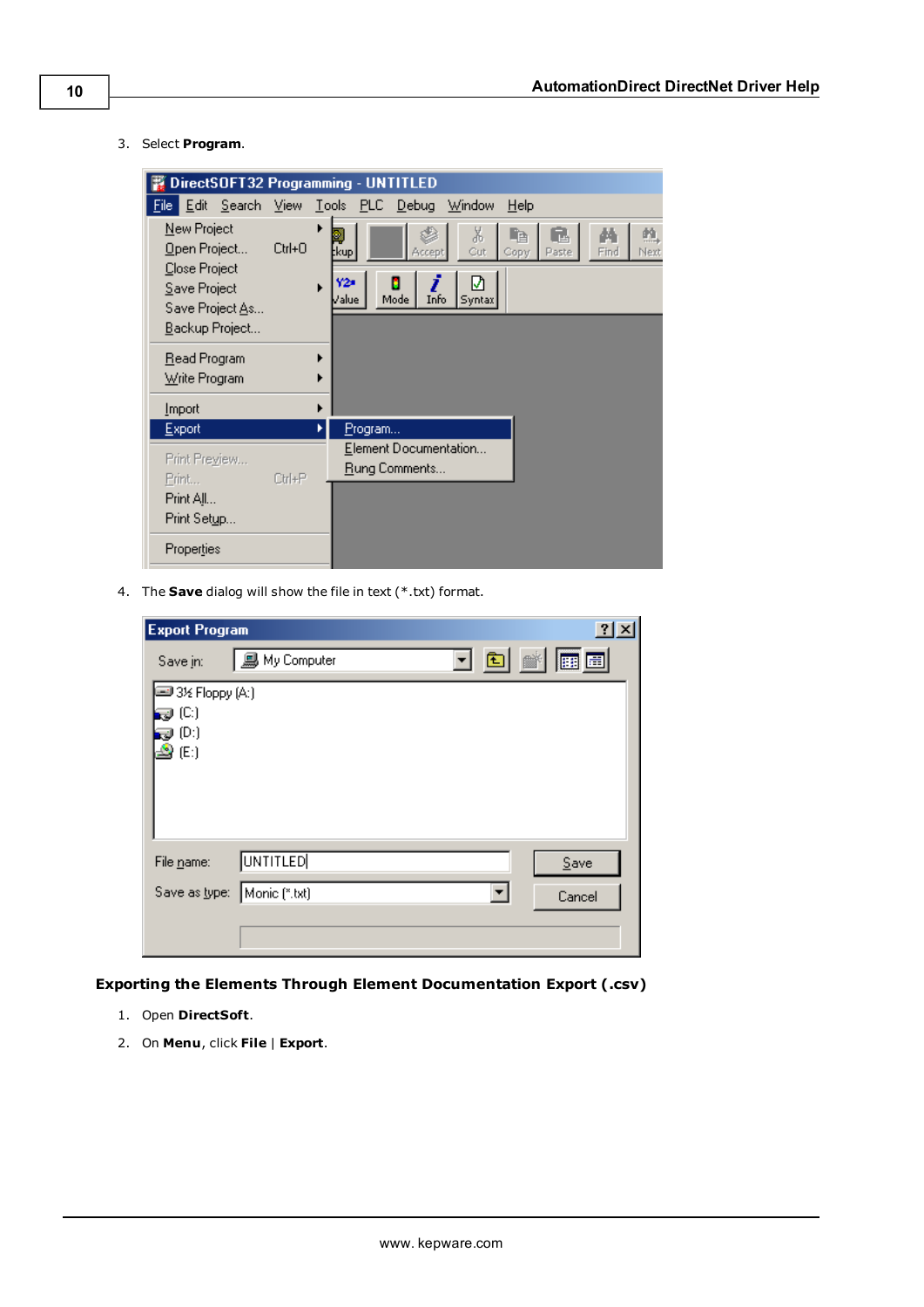3. Select **Element Documentation**.

|                                                                                 | DirectSOFT32 Programming - UNTITLED                                                                                                             |
|---------------------------------------------------------------------------------|-------------------------------------------------------------------------------------------------------------------------------------------------|
| File                                                                            | Edit <u>S</u> earch <u>V</u> iew Tools PLC Debug Window<br>Help                                                                                 |
| New Project<br>Open Project<br>Close Project<br>Save Project<br>Save Project As | X,<br>虪<br>м<br>Libr<br>画<br>$Cth+O$<br>Cut<br>Find<br>:kup <br>Paste<br>Next<br>Accept<br>Copy<br>৸<br>Y2×<br>Mode<br>Info<br>Syntax<br>Zalue. |
| Backup Project                                                                  |                                                                                                                                                 |
| Read Program<br>Write Program                                                   |                                                                                                                                                 |
| Import                                                                          |                                                                                                                                                 |
| Export                                                                          | Program                                                                                                                                         |
| Print Preview<br>Print<br>Print All                                             | Element Documentation<br><b>Rung Comments</b><br>$C$ trl+ $P$                                                                                   |
| Print Setup                                                                     |                                                                                                                                                 |
| Properties                                                                      |                                                                                                                                                 |

4. In the **Save** dialog, select **Comma Delimited (\*.csv)** and **Standard Format**. Any other format or file type will not import properly. The file will be in **comma separated variable format**.

| <b>Export Documentation</b>                                                                                  | $2$ $\times$                                                                                                                                                                |
|--------------------------------------------------------------------------------------------------------------|-----------------------------------------------------------------------------------------------------------------------------------------------------------------------------|
| G<br>圃圃<br>▾╎<br>My Computer<br>Save in:<br>■3½ Floppy (A:)<br>g (C)<br>$\bigcirc$ (D:)<br>$\triangleq$ (E:) | Content Format:<br>$\epsilon$<br>Standard Format:<br>Element, Nickname,<br>Wiring Info, Description<br>o<br>EZ-Touch Format:<br>Tag Name (Nickname),<br>Value Type, Element |
| UNTITLED<br>File name:<br>Save<br>Comma Delimited (*.csv)<br>Save as type:<br>Cancel                         |                                                                                                                                                                             |
| Help<br>c:\untitled                                                                                          |                                                                                                                                                                             |

#### <span id="page-10-0"></span>**See Also: [Import](#page-10-0) [Preparation:](#page-10-0) [OPC](#page-10-0) [Server](#page-10-0) [Steps](#page-10-0)**

#### **Import Preparation: OPC Server Steps**

**Important:** An export file from DirectSoft must be created before the following OPC server steps can be completed. For more information, refer to **[Import](#page-7-4) [Preparation:](#page-7-4) [DirectSoft](#page-7-4) [Steps](#page-7-4)**.

- 1. In the driver, open up the **Device Properties** for the device of interest.
- 2. Select the **Tag Import Settings** tab.
- 3. Browse and select the location of the newly created DirectSoft export file. Click **Apply**.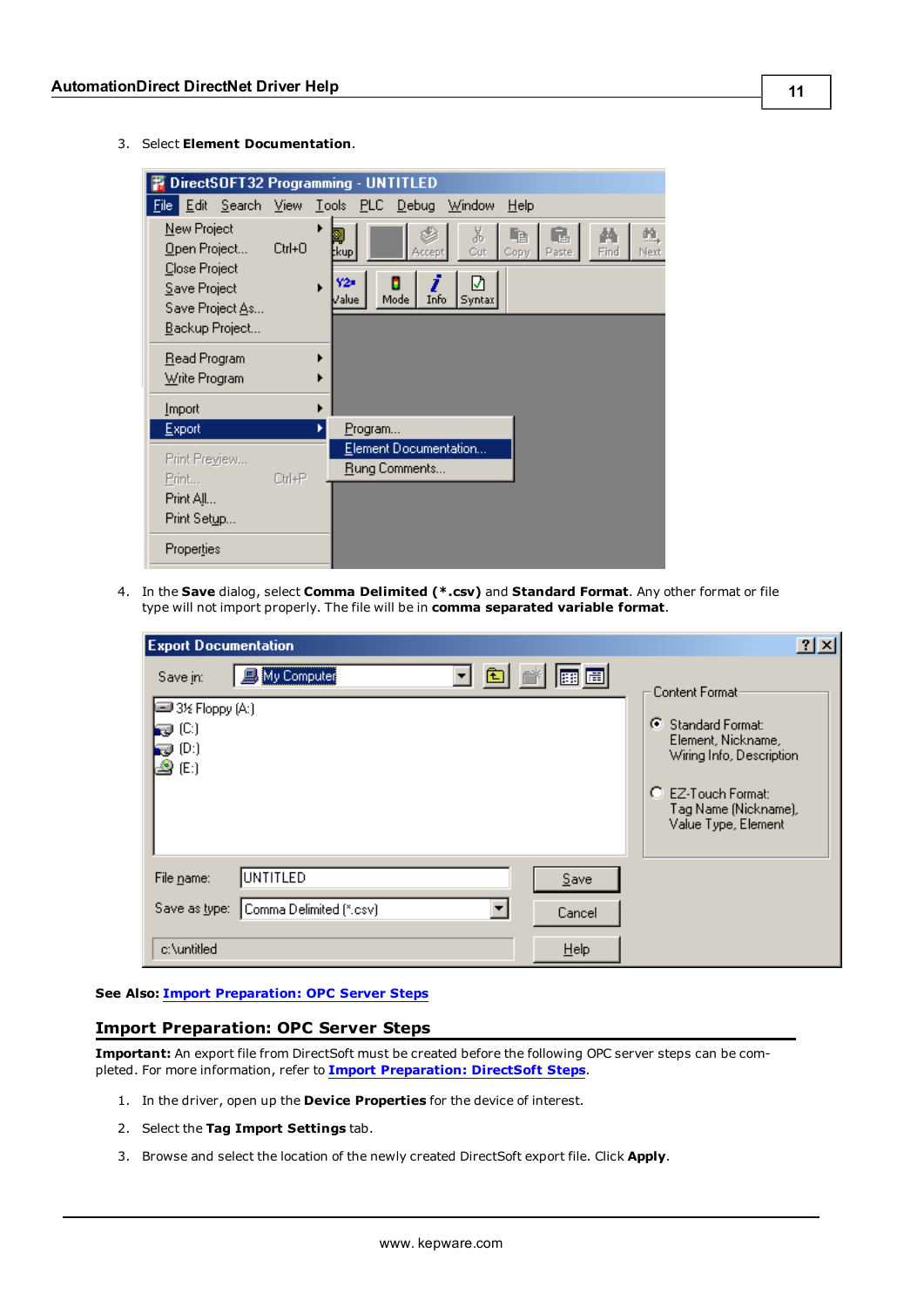- 4. Select the **Database Creation** tab.
- 5. Configure the Database Creation settings.
- 6. Click **Auto Create** to create the tag database.

**Note:** The OPC server will then attempt to create the tag database, while posting messages to the event log on the status of the import. When finished, it will state that the tag import has been completed. All elements exported out of DirectSoft will appear in the OPC server in the layout discussed in **[Tag](#page-7-1) [Hierarchy](#page-7-1)**.

The OPC tags generated are given meaningful names in the OPC server and are based on the variables imported. These tags are also placed in meaningful tag groups to provide a structured and manageable interface. The result is a well-organized OPC server project that directly reflects the variable import file.

**See Also: [Tag](#page-4-2) [Import](#page-4-2) [Settings](#page-4-2)** and **[Import](#page-7-2) [File-to-Server](#page-7-2) [Name](#page-7-2) [Conversions](#page-7-2)**.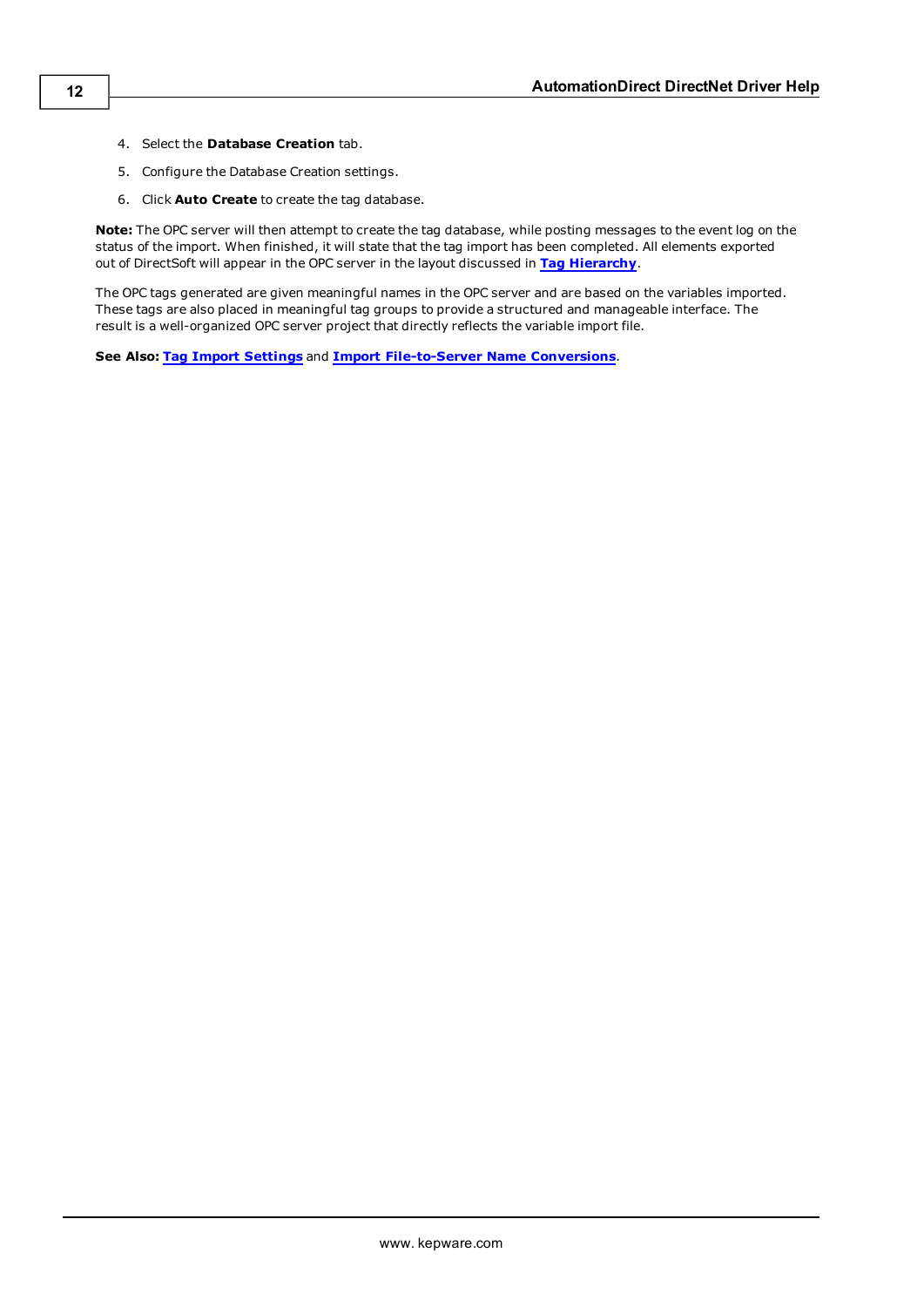# <span id="page-12-0"></span>**Data Types Description**

<span id="page-12-9"></span><span id="page-12-8"></span><span id="page-12-7"></span><span id="page-12-6"></span><span id="page-12-5"></span><span id="page-12-4"></span><span id="page-12-3"></span><span id="page-12-2"></span><span id="page-12-1"></span>

| <b>Data Type</b> | <b>Description</b>                                                   |
|------------------|----------------------------------------------------------------------|
| Boolean          | Single bit                                                           |
| <b>Byte</b>      | Unsigned 8 bit value                                                 |
|                  |                                                                      |
|                  | bit 0 is the low bit<br>bit 7 is the high bit                        |
| Char             |                                                                      |
|                  | Signed 8 bit value                                                   |
|                  | bit 0 is the low bit                                                 |
|                  | bit 6 is the high bit                                                |
|                  | bit 7 is the sign bit                                                |
| Word             | Unsigned 16 bit value                                                |
|                  |                                                                      |
|                  | bit 0 is the low bit                                                 |
|                  | bit 15 is the high bit                                               |
| Short            | Signed 16 bit value                                                  |
|                  | bit 0 is the low bit                                                 |
|                  | bit 14 is the high bit                                               |
|                  | bit 15 is the sign bit                                               |
| <b>DWord</b>     | Unsigned 32 bit value                                                |
|                  |                                                                      |
|                  | bit 0 is the low bit                                                 |
|                  | bit 31 is the high bit                                               |
| Long             | Signed 32 bit value                                                  |
|                  | bit 0 is the low bit                                                 |
|                  | bit 30 is the high bit                                               |
|                  | bit 31 is the sign bit                                               |
| Float            | 32 bit Floating point value.                                         |
|                  |                                                                      |
|                  | The driver interprets two consecutive registers as a Floating point  |
|                  | value by making the second register the high word and the first reg- |
|                  | ister the low word.                                                  |
| <b>BCD</b>       | Two byte packed BCD                                                  |
|                  | Value range is 0-9999. Behavior is undefined for values beyond this  |
|                  | range.                                                               |
| <b>LBCD</b>      | Four byte packed BCD                                                 |
|                  |                                                                      |
|                  | Value range is 0-99999999. Behavior is undefined for values beyond   |
|                  | this range.                                                          |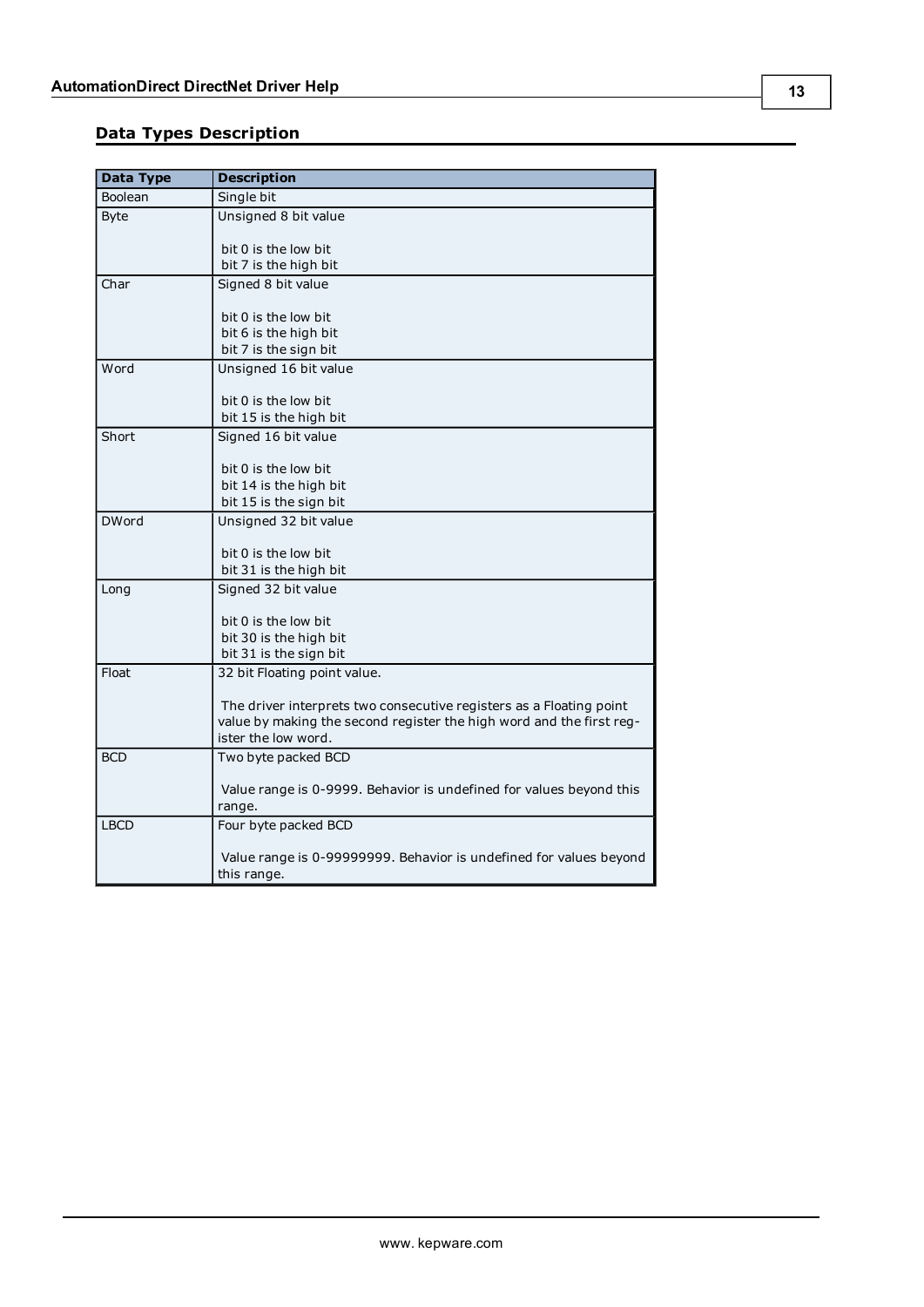# <span id="page-13-0"></span>**Address Descriptions**

Address specifications vary depending on the model in use. Select a link from the following list to obtain specific address information for the model of interest.

| DL-05                |
|----------------------|
| б<br>۰<br>Π          |
| L-230<br>D           |
| O<br>D<br>L-24       |
| L-250(-1)<br>D       |
| -26<br>O<br>D        |
| -33<br>O<br>D        |
| <u>L-3</u><br>D<br>4 |
| O<br>L-35<br>D       |
| O<br>L-4<br>D<br>з   |
| D<br>4<br>4          |
| -4                   |

# <span id="page-13-1"></span>**DL-05 Addressing**

The default data types are shown in **bold**.

| I/O        | X. \               | <b>Boolean</b>                                    |  |
|------------|--------------------|---------------------------------------------------|--|
| Devices    | C, SP, T, $CT$ , S | <b>Boolean</b>                                    |  |
| Data Words |                    | Word, Short, DWord, Long, Float, LBCD             |  |
|            |                    | <b>BCD</b> (default for Timers and Counters only) |  |

#### **Bit Access to V Memory**

Bit information can be directly accessed within V memory registers. To access a bit within a V memory register, a bit number can be appended to any V memory address. V memory addressing with bit access would appear as follows: V<xxxxx>.<yy> where xxxxx is the V memory register location and yy is the bit number (0 to 15) within that register. If the V memory location is either a Long or DWord, the bit number yy can be (0 to 31).

#### **Array Support for V Memory**

This driver supports array notation for V memory addresses. To specify an array, append the array size to the address specification as follows: address[array size] or address[rows][cols]. Array size is limited to 128 elements when referenced as a Word, Short, and BCD, and 64 elements when referenced as a DWord, Long, Float, and LBCD.

#### **Examples**

1. V0 [3][4] @ BCD - Array of 12 Timer Values.

2. V1200 [128] @ Word - Array of 128 Words (Maximum allowed) starting at V1200.

3. V1200 [64] @ DWord - Array of 64 DWords (Maximum allowed) starting at V1200.

#### **Address Specifications**

All address ranges are specified in Octal.

| <b>Memory Type</b>                    | <b>Discrete Memory Ref-</b><br>erence | <b>Discrete Memory</b><br>Range  | <b>Word Memory Ref-</b><br>erence                  | <b>Word Memory</b><br>Range |
|---------------------------------------|---------------------------------------|----------------------------------|----------------------------------------------------|-----------------------------|
| Input Points*                         | $X <$ $X$ $X$ $X$ $>$                 | X0-X377                          | $V <$ $\times$ $\times$ $\times$ $\times$ $\times$ | V40400-V40417               |
| <b>Output Points</b>                  | Y < xxx                               | Y0-Y377                          | $V <$ xxxxx $>$                                    | V40500-V40517               |
| Control Relays                        | $C<$ xxx $>$                          | C <sub>0</sub> -C <sub>777</sub> | $V <$ $\times$ $\times$ $\times$ $\times$ $\times$ | V40600-V40637               |
| <b>Special Relays</b>                 | SP < xxx                              | SP0-SP777                        | $V <$ $\times$ $\times$ $\times$ $\times$ $\times$ | V41200-V41237               |
| <b>Timer Status Bits</b>              | $T <$ xxx $>$                         | T0-T177                          | $V <$ $\times$ $\times$ $\times$ $\times$ $\times$ | V41100-V41107               |
| <b>Timer Current</b><br><b>Values</b> | None                                  | None                             | $V<$ xxxxx $>$                                     | $V0-V177$                   |
| <b>Counter Status Bits</b>            | CT < xxx                              | CT0-CT177                        | $V <$ XXXXX $>$                                    | V41140-V41147               |
| Counter Current<br><b>Values</b>      | None                                  | None                             | $V <$ $\times$ $\times$ $\times$ $\times$ $\times$ | V1000-V1177                 |
| Data Words                            | None                                  | None                             | V <xxxxx></xxxxx>                                  | V1200-V7377                 |
| Data Words Non-Vol-<br>atile          | None                                  | None                             | $V <$ $\times$ $\times$ $\times$ $\times$ $\times$ | V7400-V7577                 |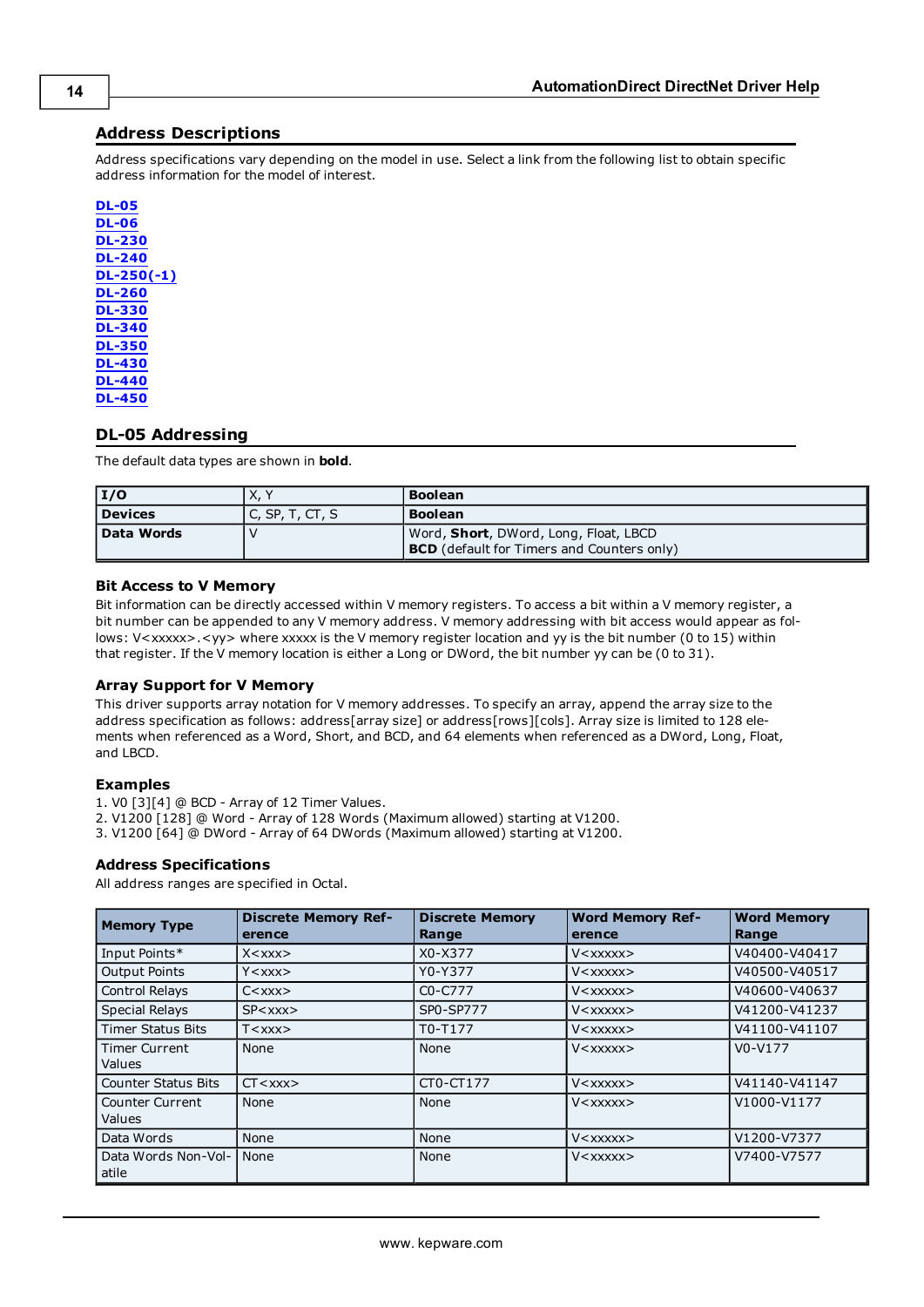| <b>Stages</b>     | <xxx><br/>┘</xxx> | $\sim$<br>co.<br><u>JU - 1</u><br>/ دد | $<$ XXXXX $>$       | V41000-V41017      |
|-------------------|-------------------|----------------------------------------|---------------------|--------------------|
| System Parameters | None              | None                                   | $<$ XXXXX $>$<br>V< | $\sqrt{600 - 777}$ |

#### **Examples**

1. V40401 - bits 20 - 27 (octal) of X Input.

2. V41100 - Timer status bits 0 - 17 (octal).

3. V7600 - System parameter word 7600.

4. V2000.1 - Bit access to V2000 bit 1.

<span id="page-14-0"></span>5. V2000.30 @ Long - Bit access to V2000 as a Long bit 30.

#### **DL-06 Addressing**

The default data types are shown in **bold**.

| I/O            | X, Y, GX, GY      | <b>Boolean</b>                                    |  |
|----------------|-------------------|---------------------------------------------------|--|
| <b>Devices</b> | I C, SP, T, CT, S | <b>Boolean</b>                                    |  |
| Data Words     |                   | Word, <b>Short</b> , DWord, Long, Float, LBCD     |  |
|                |                   | <b>BCD</b> (default for Timers and Counters only) |  |

#### **Bit Access to V Memory**

Bit information can be directly accessed within V memory registers. To access a bit within a V memory register, a bit number can be appended to any V memory address. V memory addressing with bit access would appear as follows: V<xxxxx>.<yy> where xxxxx is the V memory register location and yy is the bit number (0 to 15) within that register. If the V memory location is either a Long or DWord, the bit number yy can be (0 to 31).

### **Array Support for V Memory**

This driver supports array notation for V memory addresses. To specify an array, append the array size to the address specification as follows: address[array size] or address[rows][cols]. Array size is limited to 128 elements when referenced as a Word, Short, and BCD, and 64 elements when referenced as a DWord, Long, Float, and LBCD.

#### **Examples**

1. V0 [3][4] @ BCD - Array of 12 Timer Values.

2. V1200 [128] @ Word - Array of 128 Words (Maximum allowed) starting at V1200.

3. V1200 [64] @ DWord - Array of 64 DWords (Maximum allowed) starting at V1200.

#### **Address Specifications**

All address ranges are specified in Octal.

| <b>Memory Type</b>               | <b>Discrete Memory Ref-</b><br>erence       | <b>Discrete Memory</b><br>Range | <b>Word Memory Ref-</b><br>erence                  | <b>Word Memory</b><br>Range               |
|----------------------------------|---------------------------------------------|---------------------------------|----------------------------------------------------|-------------------------------------------|
| Input Points*                    | $X <$ $XXX>$                                | X0-X777                         | $V <$ $\times$ $\times$ $\times$ $\times$ $\times$ | V40400-V40437                             |
| <b>Output Points</b>             | $Y <$ $\chi$ $\chi$ $\chi$ $>$              | Y0-Y777                         | $V <$ $\times$ $\times$ $\times$ $\times$ $\times$ | V40500-V40537                             |
| Control Relays                   | $C<\mathsf{XXX}$                            | C0-C1777                        | $V <$ $\times$ $\times$ $\times$ $\times$ $\times$ | V40600-V40677                             |
| <b>Special Relays</b>            | SP < x < x >                                | SP0-SP777                       | $V<$ XXXXX $>$                                     | V41200-V41237                             |
| <b>Timer Status Bits</b>         | T < xxx                                     | T0-T377                         | $V <$ $\times$ $\times$ $\times$ $\times$ $\times$ | V41100-V41117                             |
| <b>Timer Current</b><br>Values   | None                                        | None                            | V <xxxxx></xxxxx>                                  | $V0-V377$                                 |
| <b>Counter Status Bits</b>       | CT < xxx                                    | CT0-CT177                       | $V <$ xxxxx $>$                                    | V41040-V41147                             |
| <b>Counter Current</b><br>Values | None                                        | None                            | $V <$ $\times$ $\times$ $\times$ $\times$ $\times$ | V1000-V1177                               |
| Data Words                       | None                                        | None                            | $V <$ $\times$ $\times$ $\times$ $\times$ $\times$ | V400-V677<br>V1200-V7377<br>V10000-V17777 |
| Data Words Non-Vol-<br>atile     | None                                        | None                            | V <xxxxx></xxxxx>                                  | V7400-V7577                               |
| <b>Stages</b>                    | $S<$ xxx $>$                                | S0-S1777                        | $V<$ XXXXX $>$                                     | V41000-V41077                             |
| Remote I/O                       | $GX$ < $xxx$<br>$GY <$ $\chi$ $\chi$ $\chi$ | GX0-GX3777<br>GY0-GY3777        | $V <$ $\times$ $\times$ $\times$ $\times$ $\times$ | V40000-V40177<br>V40200-V40377            |
| <b>System Parameters</b>         | None                                        | None                            | $V<$ XXXXX $>$                                     | V700-V777                                 |

**15**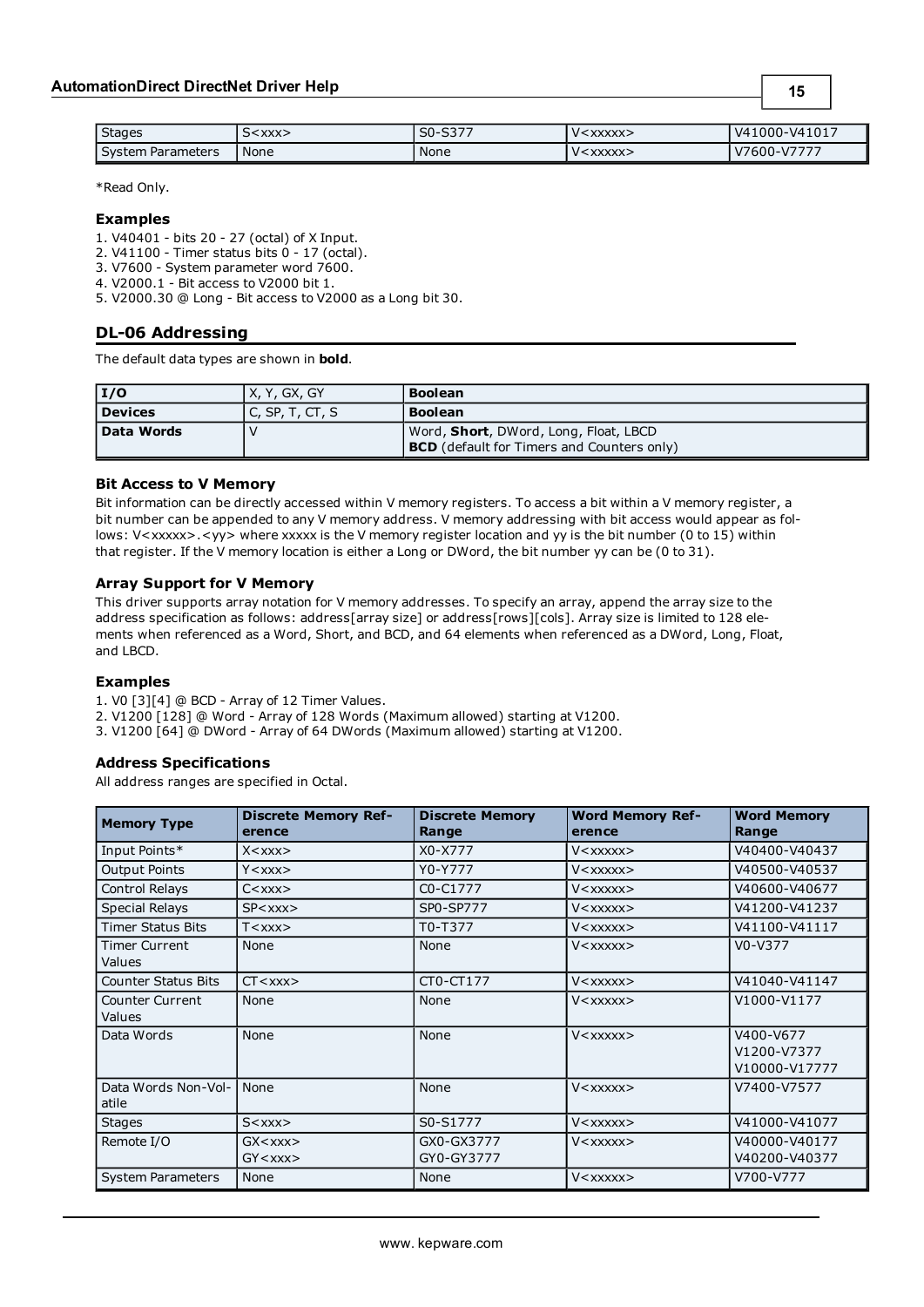| V7600-V7777<br>V36000-V37777 |
|------------------------------|
|------------------------------|

#### **Examples**

- 1. V40401 bits 20 27 (octal) of X Input.
- 2. V41100 Timer status bits 0 17 (octal).
- 3. V700 System parameter word 700.
- 4. V2000.1 Bit access to V2000 bit 1.

<span id="page-15-0"></span>5. V2000.30@Long - Bit access to V2000 as a Long bit 30.

### **DL-230 Addressing**

The default data types are shown in **bold**.

| 1/0        | X. `            | <b>Boolean</b>                                    |  |
|------------|-----------------|---------------------------------------------------|--|
| Devices    | C, SP, T, CT, S | <b>Boolean</b>                                    |  |
| Data Words |                 | Word, Short, DWord, Long, Float, LBCD             |  |
|            |                 | <b>BCD</b> (default for Timers and Counters only) |  |

### **Bit Access to V Memory**

Bit information can be directly accessed within V memory registers. To access a bit within a V memory register, a bit number can be appended to any V memory address. V memory addressing with bit access would appear as follows: V<xxxxx>.<yy> where xxxxx is the V memory register location and yy is the bit number (0 to 15) within that register. If the V memory location is either a Long or DWord, the bit number yy can be (0 to 31).

#### **Array Support for V Memory**

This driver supports array notation for V memory addresses. To specify an array, append the array size to the address specification as follows: address[array size] or address[rows][cols]. Array size is limited to 128 elements when referenced as a Word, Short, and BCD, and 64 elements when referenced as a DWord, Long, Float, and LBCD.

### **Examples**

- 1. V0 [3][4] @ BCD Array of 12 Timer Values.
- 2. V2000 [128] @ Word Array of 128 Words (Maximum allowed) starting at V2000.
- 3. V2000 [64] @ DWord Array of 64 DWords (Maximum allowed) starting at V2000.

#### **Address Specifications**

All address ranges are specified in Octal.

| <b>Memory Type</b>                      | <b>Discrete Memory Ref-</b><br>erence | <b>Discrete Memory</b><br>Range  | <b>Word Memory Ref-</b><br>erence                  | <b>Word Memory</b><br>Range    |
|-----------------------------------------|---------------------------------------|----------------------------------|----------------------------------------------------|--------------------------------|
| Input Points*                           | $X <$ $X$ $X$ $X$ $>$                 | X0-X177                          | $V <$ $\times$ $\times$ $\times$ $\times$ $\times$ | V40400-V40407                  |
| <b>Output Points</b>                    | $Y <$ $\chi$ $\chi$ $\chi$ $>$        | Y0-Y177                          | $V <$ $\times$ $\times$ $\times$ $\times$ $\times$ | V40500-V40507                  |
| <b>Control Relays</b>                   | $C<$ $\chi$ $\chi$ $\chi$ $>$         | C <sub>0</sub> -C <sub>377</sub> | $V <$ $\times$ $\times$ $\times$ $\times$ $\times$ | V40600-V40617                  |
| <b>Special Relays</b>                   | SP < xxx                              | SP0-SP117<br>SP540-SP577         | $V <$ xxxxx $>$                                    | V41200-V41204<br>V41226-V41227 |
| <b>Timer Status Bits</b>                | T < xxx                               | T0-T77                           | $V <$ $\times$ $\times$ $\times$ $\times$ $\times$ | V41100-V41103                  |
| <b>Timer Current</b><br><b>Values</b>   | None                                  | None                             | $V <$ $\times$ $\times$ $\times$ $\times$ $\times$ | $V0-V77$                       |
| <b>Counter Status Bits</b>              | CT < xxx >                            | CT0-CT77                         | $V<$ XXXXX $>$                                     | V41140-V41143                  |
| <b>Counter Current</b><br><b>Values</b> | None                                  | None                             | $V <$ $\times$ $\times$ $\times$ $\times$ $\times$ | V1000-V1077                    |
| Data Words                              | None                                  | None                             | $V <$ $\times$ $\times$ $\times$ $\times$ $\times$ | V2000-V2377                    |
| Data Words Non-Vol-<br>atile            | None                                  | None                             | V <xxxxx></xxxxx>                                  | V4000-V4177                    |
| <b>Stages</b>                           | $S<$ xxx $>$                          | S0-S377                          | $V <$ $\times$ $\times$ $\times$ $\times$ $\times$ | V41000-V41017                  |
| <b>System Parameters</b>                | None                                  | None                             | V <xxxxx></xxxxx>                                  | V7620-V7647<br>V7750-V7777     |

\*Read Only.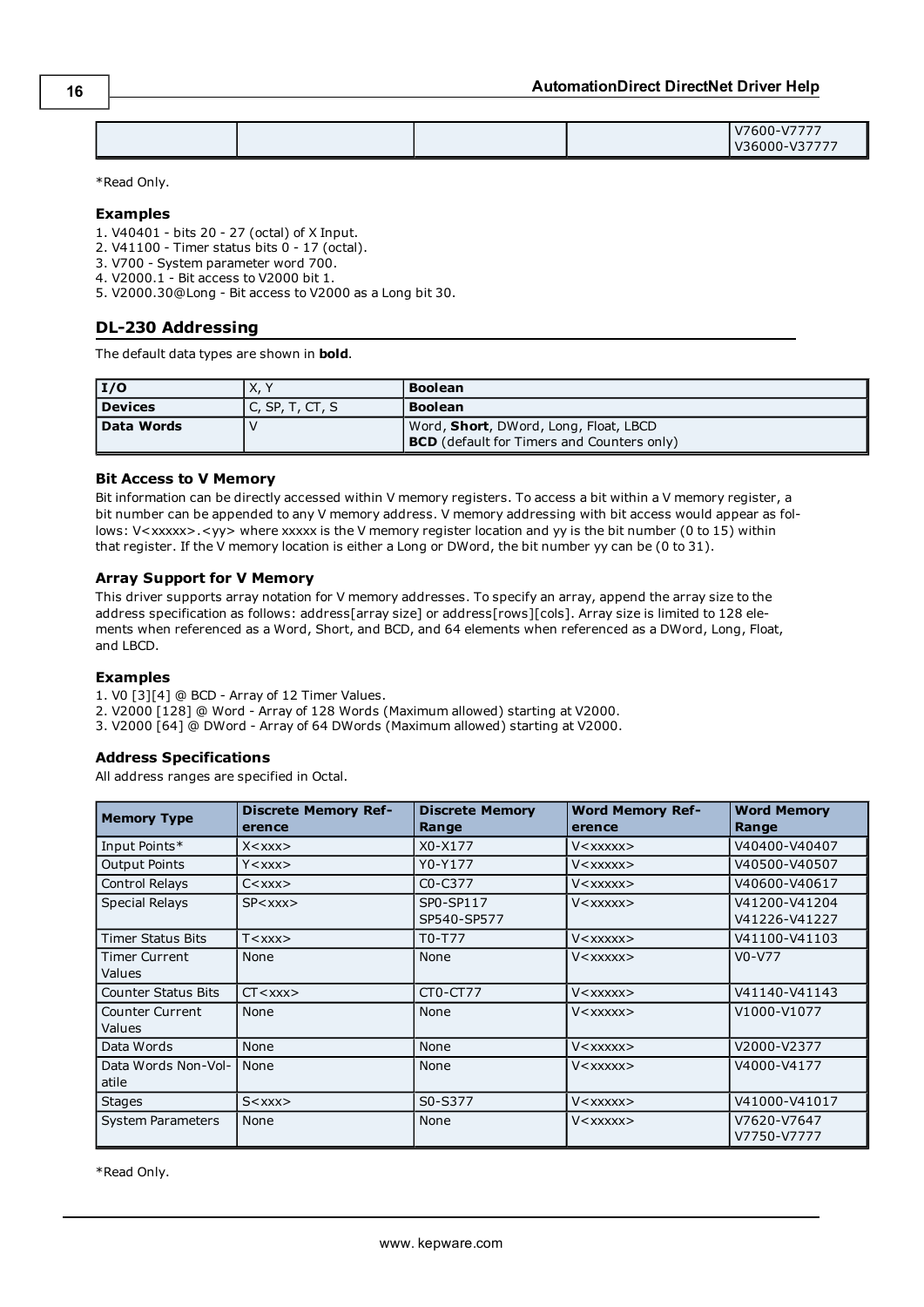#### **Examples**

- 1. V40500 bits 0 17 (octal) of Y Output.
- 2. CT65 Counter contact 65.
- 3. S57 Stage control bit 57.
- 4. V2000.1 Bit access to V2000 bit 1.
- <span id="page-16-0"></span>5. V2000.30@Long Bit access to V2000 as a Long bit 30.

### **DL-240 Addressing**

The default data types are shown in **bold**.

| $\vert$ I/O    | X. Y               | <b>Boolean</b>                                    |  |
|----------------|--------------------|---------------------------------------------------|--|
| <b>Devices</b> | C, SP, T, $CT$ , S | l Boolean                                         |  |
| Data Words     |                    | Word, Short, DWord, Long, Float, LBCD             |  |
|                |                    | <b>BCD</b> (default for Timers and Counters only) |  |

#### **Bit Access to V Memory**

Bit information can be directly accessed within V memory registers. To access a bit within a V memory register, a bit number can be appended to any V memory address. V memory addressing with bit access would appear as follows: V<xxxxx>.<yy> where xxxxx is the V memory register location and yy is the bit number (0 to 15) within that register. If the V memory location is either a Long or DWord, the bit number yy can be (0 to 31).

#### **Array Support for V Memory**

This driver supports array notation for V memory addresses. To specify an array, append the array size to the address specification as follows: address[array size] or address[rows][cols]. Array size is limited to 128 elements when referenced as a Word, Short, and BCD, and 64 elements when referenced as a DWord, Long, Float, and LBCD.

#### **Examples**

1. V0 [3][4] @ BCD- Array of 12 Timer Values.

- 2. V2000 [128] @ Word Array of 128 Words (Maximum allowed) starting at V2000.
- 3. V2000 [64] @ DWord Array of 64 DWords (Maximum allowed) starting at V2000.

#### **Address Specifications**

All address ranges are specified in Octal.

| <b>Memory Type</b>                      | <b>Discrete Memory Ref-</b><br>erence             | <b>Discrete Memory</b><br>Range  | <b>Word Memory Ref-</b><br>erence                  | <b>Word Memory</b><br>Range    |
|-----------------------------------------|---------------------------------------------------|----------------------------------|----------------------------------------------------|--------------------------------|
| <b>Input Points</b>                     | $X <$ $XXX>$                                      | X0-X177                          | V <xxxxx></xxxxx>                                  | V40400-V40407                  |
| <b>Output Points</b>                    | $Y <$ $\chi$ $\chi$ $\chi$ $>$                    | Y0-Y177                          | V <xxxxx></xxxxx>                                  | V40500-V40507                  |
| Control Relays                          | $C<$ $\angle$ $\times$ $\times$ $\times$          | C <sub>0</sub> -C <sub>377</sub> | V <xxxxx></xxxxx>                                  | V40600-V40617                  |
| <b>Special Relays</b>                   | SP < xxx                                          | SP0-SP137<br>SP540-SP617         | $V <$ $\times$ $\times$ $\times$ $\times$ $\times$ | V41200-V41205<br>V41226-V41230 |
| <b>Timer Status Bits</b>                | T < xxx                                           | T0-T177                          | $V <$ $\times$ $\times$ $\times$ $\times$ $\times$ | V41100-V41107                  |
| <b>Timer Current Values  </b>           | None                                              | None                             | V <xxxxx></xxxxx>                                  | $V0-V177$                      |
| <b>Counter Status Bits</b>              | CT < xxx                                          | CT0-CT177                        | V <xxxxx></xxxxx>                                  | V41140-V41147                  |
| <b>Counter Current</b><br><b>Values</b> | None                                              | None                             | $V <$ xxxxx $>$                                    | V1000-V1177                    |
| Data Words                              | None                                              | None                             | $V <$ $\times$ $\times$ $\times$ $\times$ $\times$ | V2000-V3777                    |
| Data Words Non-Vol-<br>atile            | None                                              | None                             | V <xxxxx></xxxxx>                                  | V4000-V4377                    |
| <b>Stages</b>                           | $S<$ $\angle$ $\angle$ $\times$ $\times$ $\times$ | S0-S777                          | V <xxxxx></xxxxx>                                  | V41000-V41037                  |
| <b>System Parameters</b>                | None                                              | None                             | V <xxxxx></xxxxx>                                  | V7620-V7737<br>V7746-V7777     |

\*Read Only.

#### **Examples**

1. V40500 bits 0 - 17 (octal) of Y Output.

2. CT165 Counter contact 165.

3. S57 Stage control bit 57.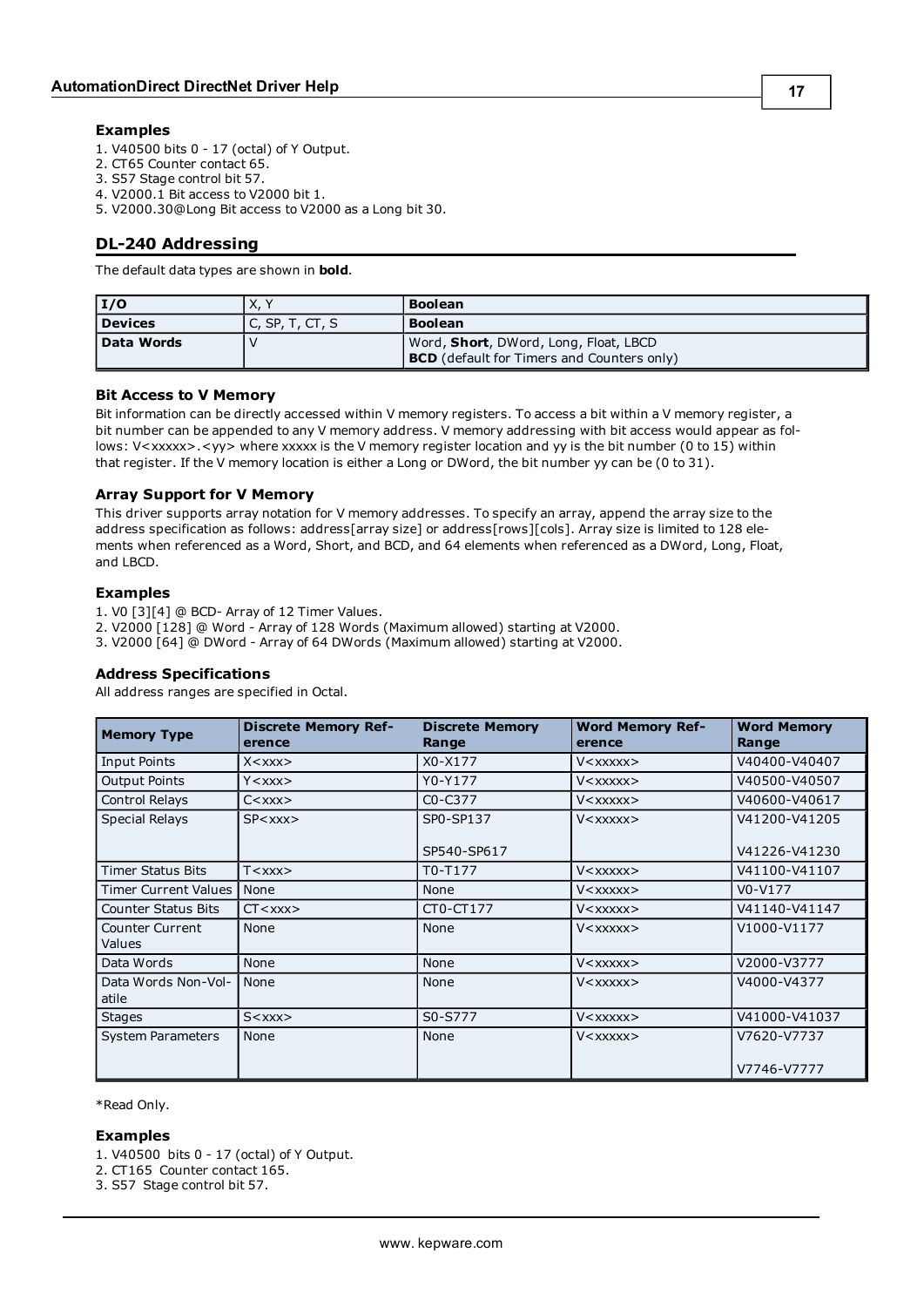- 4. V2000.1 Bit access to V2000 bit 1.
- <span id="page-17-0"></span>5. V2000.30@Long Bit access to V2000 as a Long bit 30.

### **DL-250(-1) Addressing**

The default data types are shown in **bold**.

| $\overline{I/O}$ | <b>X.Y</b>         | <b>Boolean</b>                                    |  |
|------------------|--------------------|---------------------------------------------------|--|
| Devices          | C, SP, T, $CT$ , S | l Boolean                                         |  |
| Data Words       |                    | Word, Short, DWord, Long, Float, LBCD             |  |
|                  |                    | <b>BCD</b> (default for Timers and Counters only) |  |

#### **Bit Access to V Memory**

Bit information can be directly accessed within V memory registers. To access a bit within a V memory register, a bit number can be appended to any V memory address. V memory addressing with bit access would appear as follows: V<xxxxx>.<yy> where xxxxx is the V memory register location and yy is the bit number (0 to 15) within that register. If the V memory location is either a Long or DWord, the bit number yy can be (0 to 31).

#### **Array Support for V Memory**

This driver supports array notation for V memory addresses. To specify an array, append the array size to the address specification as follows: address[array size] or address[rows][cols]. Array size is limited to 128 elements when referenced as a Word, Short, and BCD, and 64 elements when referenced as a DWord, Long, Float, and LBCD.

#### **Examples**

1. V0 [3][4] @ BCD- Array of 12 Timer Values.

2. V1400 [128] @ Word - Array of 128 Words (Maximum allowed) starting at V1400.

3. V1400 [64] @ DWord - Array of 64 DWords (Maximum allowed) starting at V1400.

#### **Address Specifications**

All address ranges are specified in Octal.

| <b>Memory Type</b>                    | <b>Discrete Memory Ref-</b><br>erence | <b>Discrete Memory</b><br>Range | <b>Word Memory Ref-</b><br>erence                  | <b>Word Memory</b><br>Range  |
|---------------------------------------|---------------------------------------|---------------------------------|----------------------------------------------------|------------------------------|
| Input Points*                         | $X <$ $XXX>$                          | X0-X777                         | V <xxxxx></xxxxx>                                  | V40400-V40437                |
| <b>Output Points</b>                  | $Y <$ $\chi$ $\chi$ $\chi$ $>$        | Y0-Y777                         | $V <$ $\times$ $\times$ $\times$ $\times$ $\times$ | V40500-V40537                |
| Control Relays                        | $C<$ $\chi$ $\chi$ $\chi$ $>$         | C0-C1777                        | $V <$ $\times$ $\times$ $\times$ $\times$ $\times$ | V40600-V40677                |
| <b>Special Relays</b>                 | SP < x < x >                          | SP0-SP777                       | $V <$ $\times$ $\times$ $\times$ $\times$ $\times$ | V41200-V41237                |
| <b>Timer Status Bits</b>              | T < xxx                               | T0-T377                         | $V<$ XXXXX $>$                                     | V41100-V41117                |
| <b>Timer Current</b><br><b>Values</b> | None                                  | None                            | V <xxxxx></xxxxx>                                  | $V0-V377$                    |
| <b>Counter Status Bits</b>            | CT < xxx                              | CT0-CT177                       | V <xxxxx></xxxxx>                                  | V41140-V41147                |
| Counter Current<br><b>Values</b>      | None                                  | None                            | $V<$ XXXXX $>$                                     | V1000-V1177                  |
| Data Words                            | None                                  | None                            | V <xxxxx></xxxxx>                                  | V1400-V7377<br>V10000-V17777 |
| <b>Stages</b>                         | $S<$ $\chi$ $\chi$ $\chi$             | S0-S1777                        | $V <$ XXXXX $>$                                    | V41000-V41077                |
| <b>System Parameters</b>              | None                                  | None                            | V <xxxxx></xxxxx>                                  | V7400-V7777<br>V37000-V37777 |

\*Read Only.

#### **Examples**

- 1. V40401 bits 20 27 (octal) of X Input.
- 2. V41100 Timer status bits 0 17 (octal).
- 3. V7400 System parameter word 7400.
- 4. V2000.1 Bit access to V2000 bit 1.
- <span id="page-17-1"></span>5. 2000.30@Long Bit access to V2000 as a Long bit 30.

#### **DL-260 Addressing**

The default data types are shown in **bold**.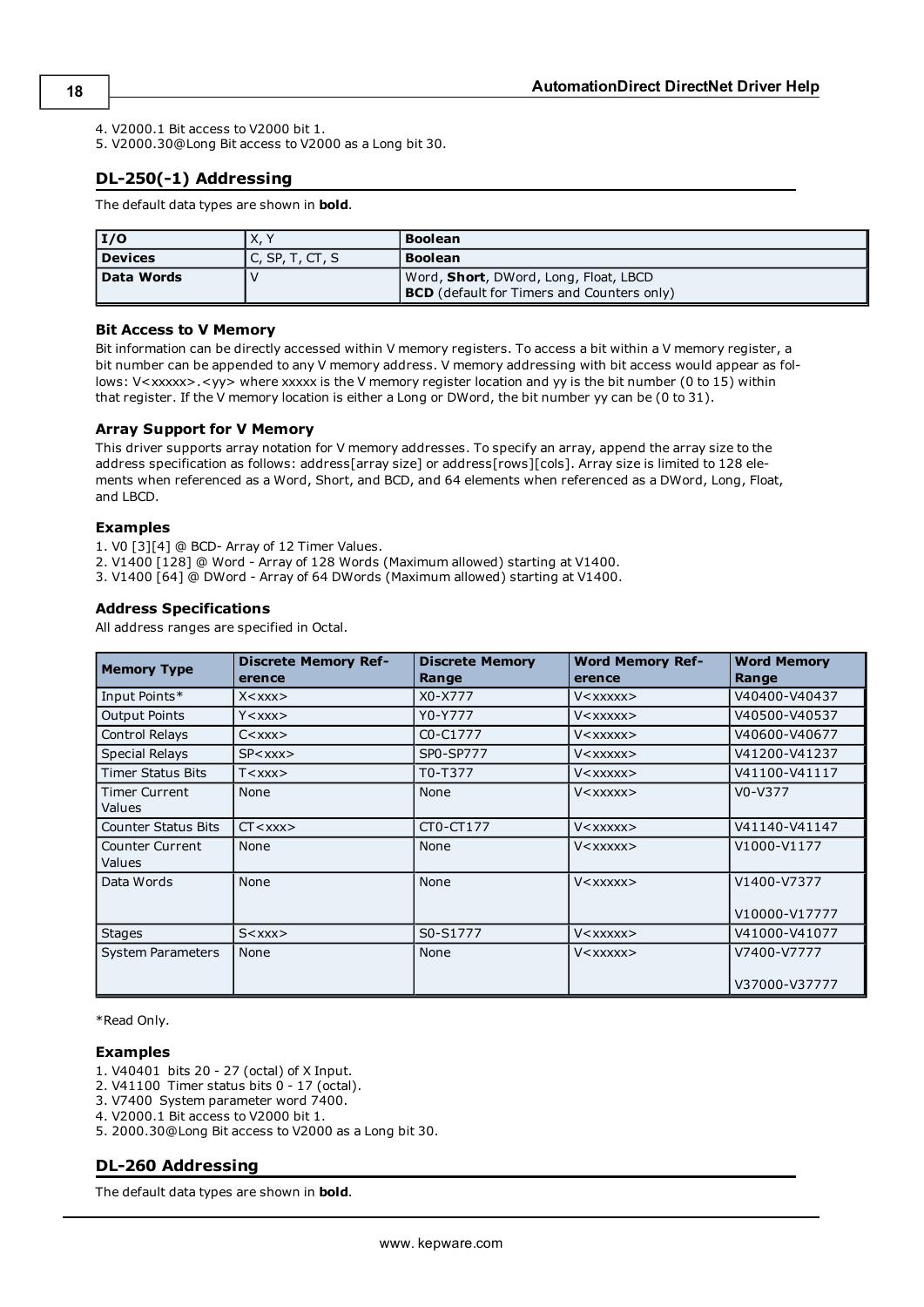| I/O            | X, \            | <b>Boolean</b>                                    |
|----------------|-----------------|---------------------------------------------------|
| <b>Devices</b> | C, SP, T, CT, S | <b>Boolean</b>                                    |
| Data Words     |                 | Word, <b>Short</b> , DWord, Long, Float, LBCD     |
|                |                 | <b>BCD</b> (default for Timers and Counters only) |

#### **Bit Access to V Memory**

Bit information can be directly accessed within V memory registers. To access a bit within a V memory register, a bit number can be appended to any V memory address. V memory addressing with bit access would appear as follows: V<xxxxx>.<yy> where xxxxx is the V memory register location and yy is the bit number (0 to 15) within that register. If the V memory location is either a Long or DWord, the bit number yy can be (0 to 31).

#### **Array Support for V Memory**

This driver supports array notation for V memory addresses. To specify an array, append the array size to the address specification as follows: address[array size] or address[rows][cols]. Array size is limited to 128 elements when referenced as a Word, Short, and BCD, and 64 elements when referenced as a DWord, Long, Float, and LBCD.

#### **Examples**

1. V0 [3][4] @ BCD- Array of 12 Timer Values. 2. V1400 [128] @ Word - Array of 128 Words (Maximum allowed) starting at V1400. 3. V1400 [64] @ DWord - Array of 64 DWords (Maximum allowed) starting at V1400.

#### **Address Specifications**

All address ranges are specified in Octal.

| <b>Memory Type</b>               | <b>Discrete Memory Ref-</b><br>erence                      | <b>Discrete Memory</b><br>Range   | <b>Word Memory Ref-</b><br>erence                  | <b>Word Memory</b><br>Range               |
|----------------------------------|------------------------------------------------------------|-----------------------------------|----------------------------------------------------|-------------------------------------------|
| Input Points*                    | $X<$ $\angle$ $\angle$ $\times$ $\times$ $\times$ $\times$ | X0-X1777                          | $V<$ XXXXX $>$                                     | V40400-V40477                             |
| <b>Output Points</b>             | $Y <$ $\chi$ $\chi$ $\chi$ $>$                             | Y0-Y1777                          | $V <$ xxxxx $>$                                    | V40500-V40577                             |
| Control Relays                   | $C<\mathsf{XXX}$                                           | C <sub>0</sub> -C <sub>3777</sub> | $V<$ XXXXX $>$                                     | V40600-V40777                             |
| <b>Special Relays</b>            | SP < xxx                                                   | SP0-SP777                         | $V<$ xxxxx $>$                                     | V41200-V41237                             |
| <b>Timer Status Bits</b>         | T < xxx                                                    | T0-T377                           | $V<$ XXXXX $>$                                     | V41100-V41117                             |
| <b>Timer Current</b><br>Values   | None                                                       | None                              | V <xxxxx></xxxxx>                                  | $V0-V377$                                 |
| <b>Counter Status Bits</b>       | CT < xxx >                                                 | CT0-CT377                         | $V<$ xxxxx $>$                                     | V41140-V41157                             |
| <b>Counter Current</b><br>Values | None                                                       | None                              | V <xxxxx></xxxxx>                                  | V1000-V1377                               |
| Data Words                       | None                                                       | None                              | V <xxxxx></xxxxx>                                  | V400-V777<br>V1400-V7377<br>V10000-V35777 |
| <b>Stages</b>                    | $S<$ xxx $>$                                               | S0-S1777                          | $V<$ XXXXX $>$                                     | V41000-V41077                             |
| Remote I/O                       | $GX$ $<$ $xx$ $x$ $>$                                      | GX0-GX3777                        | V <xxxxx></xxxxx>                                  | V40000-V40177                             |
|                                  | $GY <$ $XXX>$                                              | GY0-GY3777                        | $V <$ $\times$ $\times$ $\times$ $\times$ $\times$ | V40200-V40377                             |
| <b>System Parameters</b>         | None                                                       | None                              | V <xxxxx></xxxxx>                                  | V7600-V7777<br>V36000-V37777              |

\*Read Only.

#### **Examples**

- 1. V40401 bits 20 27 (octal) of X Input.
- 2. V41100 Timer status bits 0 17 (octal).
- 3. V7400 System parameter word 7400.
- 4. V2000.1 Bit access to V2000 bit 1.
- <span id="page-18-0"></span>5. V2000.30@Long Bit access to V2000 as a Long bit 30.

# **DL-330 Addressing**

The default data types are shown in **bold**.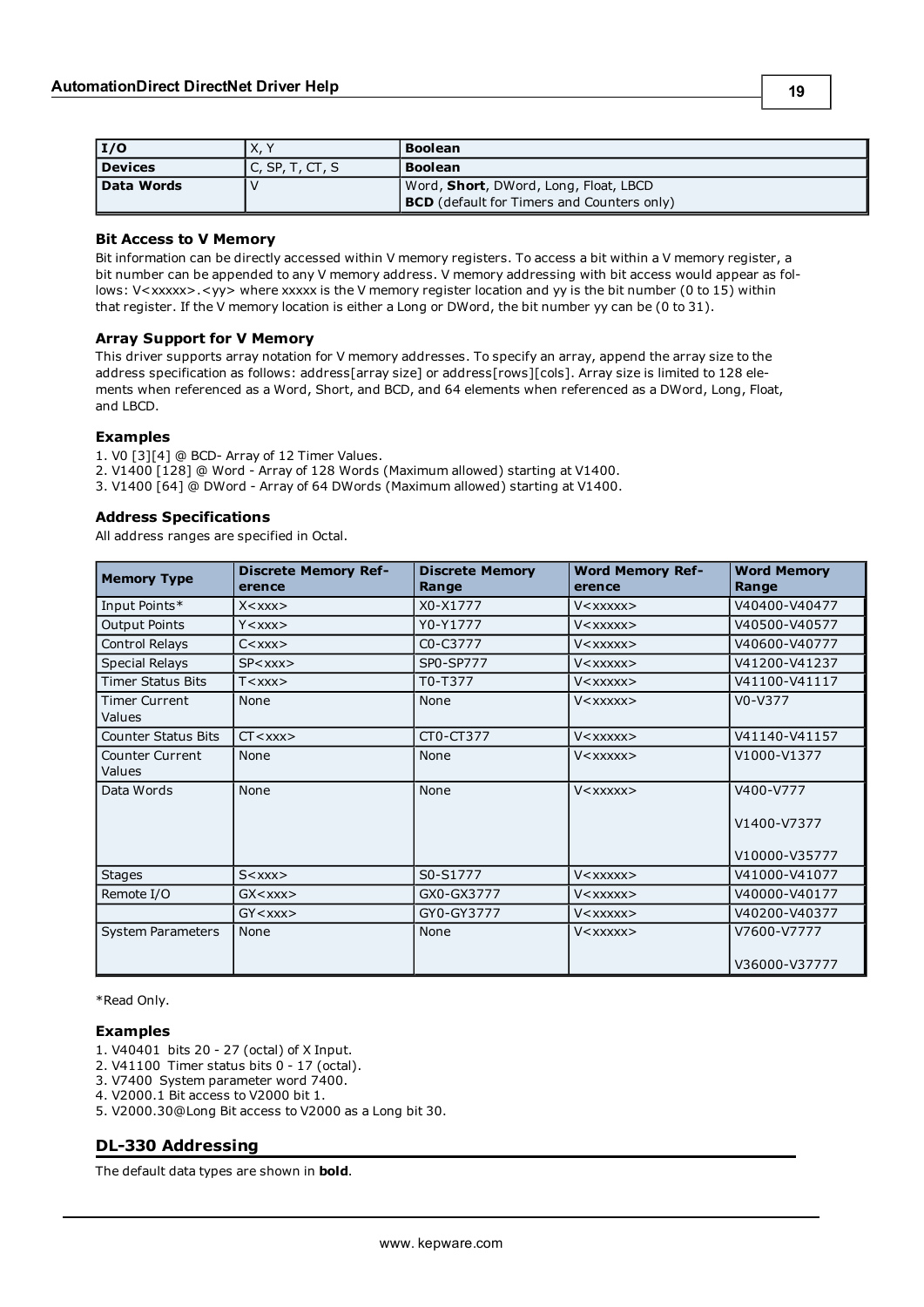| <b>I/O</b>      | IC            | <b>Boolean</b>                                         |
|-----------------|---------------|--------------------------------------------------------|
| Devices         | C. SP. CT. SR | <b>Boolean</b>                                         |
| 8-bit Registers |               | Byte, Char, Word, Short, DWord, Long, Float, BCD, LBCD |
|                 |               | <b>BCD</b> (default for Timers and Counters only)      |

### **Address Specifications**

All address ranges are specified in Octal.

| <b>Memory Type</b>                      | <b>Discrete Memory Ref-</b><br>erence    | <b>Discrete Memory</b><br>Range    | <b>Word Memory Ref-</b><br>erence | <b>Word Memory</b><br>Range      |
|-----------------------------------------|------------------------------------------|------------------------------------|-----------------------------------|----------------------------------|
| Input / Output Points                   | $IO<$ $XXX>$                             | IO0-IO157                          | R < xxx                           | R0-R15                           |
|                                         |                                          | IO700-IO767                        |                                   | R70-R76                          |
| <b>Control Relays</b>                   | $C<$ $\times$ $\times$ $\times$ $\times$ | C <sub>160</sub> -C <sub>373</sub> | R < xxx                           | R <sub>16</sub> -R <sub>37</sub> |
| <b>Special Relays</b>                   | $SP < x$ $x$ $x$                         | SP374-SP377                        | R < xxx                           | <b>R37</b>                       |
|                                         |                                          | SP770-SP777                        |                                   | <b>R77</b>                       |
| Timer / Counter Status Bits             | CT < xxx                                 | CT600-CT677                        | None                              | None                             |
| Timer / Counter Preset<br><b>Values</b> | None                                     | None                               | R < xxx                           | R564-R573                        |
| Timer / Counter Current<br>Values       | None                                     | None                               | R < xxx                           | R600-R677                        |
| Data Words*                             | None                                     | None                               | R < xxx                           | R400-R563                        |
| <b>Shift Registers</b>                  | $SR <$ $\chi$ $\chi$ $\chi$              | SR400 - SR577                      | None                              | None                             |
| <b>Special Registers</b>                | None                                     | None                               | R < xxx                           | R574-V577                        |

\*Only even registers are writable.

#### **Examples**

1. R37 bits 374 - 377 (octal) of the special relays.

2. IO157 bit 157 of the i/o points.

<span id="page-19-0"></span>3. R16 bits 160 - 167 of the control relays.

### **DL-340 Addressing**

The default data types are shown in **bold**.

| I/O        | IO            | <b>Boolean</b>                                                                                                      |
|------------|---------------|---------------------------------------------------------------------------------------------------------------------|
| Devices    | C, SP, CT, SR | <b>Boolean</b>                                                                                                      |
| Data Words | R             | Byte, Char, Word, <b>Short</b> , DWord, Long, Float, BCD, LBCD<br><b>BCD</b> (default for Timers and Counters only) |

### **Address Specifications**

All address ranges are specified in Octal.

| <b>Memory Type</b>                    | <b>Discrete Memory Ref-</b><br>erence             | <b>Discrete Memory</b><br>Range    | <b>Word Memory Ref-</b><br>erence | <b>Word Memory</b><br>Range      |
|---------------------------------------|---------------------------------------------------|------------------------------------|-----------------------------------|----------------------------------|
| Input / Output Points                 | $IO<$ xxx $>$                                     | IO0-IO157                          | R < xxx                           | R <sub>0</sub> -R <sub>15</sub>  |
|                                       |                                                   | IO700-IO767                        |                                   | R70-R76                          |
| <b>Control Relays</b>                 | $C<$ $\angle$ $\angle$ $\times$ $\times$ $\times$ | C <sub>160</sub> -C <sub>373</sub> | R < xxx                           | R <sub>16</sub> -R <sub>37</sub> |
|                                       |                                                   | C1000-C1067                        |                                   | R100-R106                        |
| <b>Special Relays</b>                 | SP < xxx                                          | SP374-SP377                        | R < xxx                           | <b>R37</b>                       |
|                                       |                                                   | SP770-SP777                        |                                   | <b>R77</b>                       |
|                                       |                                                   | SP1070-SP1077                      |                                   | R <sub>107</sub>                 |
| Timer / Counter Status<br><b>Bits</b> | CT < xxx                                          | CT600-CT677                        | None                              | None                             |
| Timer / Counter Preset                | None                                              | None                               | R < xxx                           | R564-R573                        |

**20**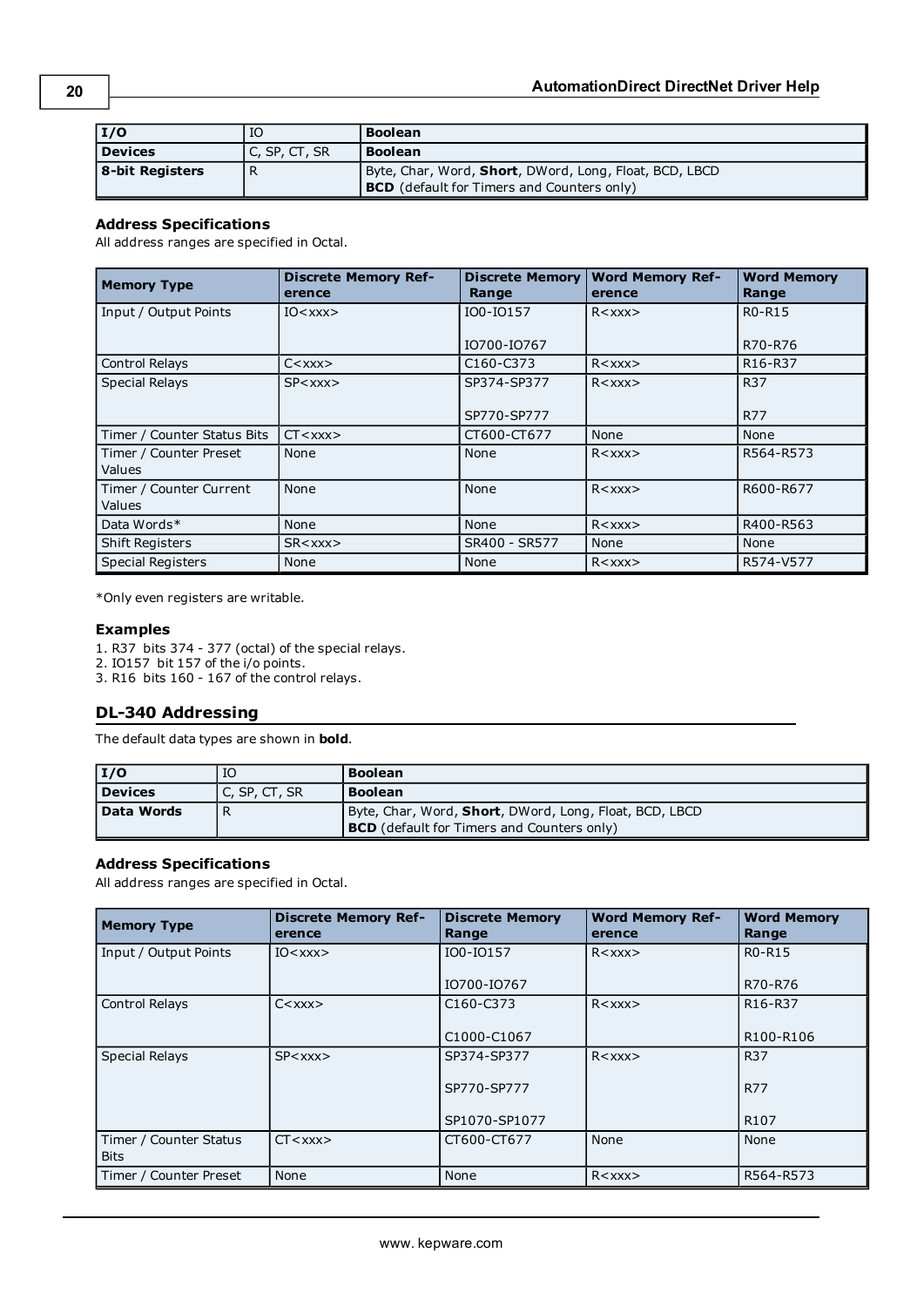| Values                  |                |             |         |           |
|-------------------------|----------------|-------------|---------|-----------|
| Timer / Counter Current | None           | None        | R < xxx | R600-R677 |
| Values                  |                |             |         |           |
| Data Words*             | None           | None        | R < xxx | R400-R563 |
|                         |                |             |         |           |
|                         |                |             |         | R700-R767 |
| <b>Shift Registers</b>  | $SR <$ xxx $>$ | SR400-SR577 | None    | None      |
| Special Registers       | None           | None        | R < xxx | R574-V577 |
|                         |                |             |         |           |
|                         |                |             |         | R770-R777 |

\*Only even registers are writable.

#### **Examples**

- 1. R37 bits 374 377 (octal) of the special relays.
- 2. IO157 bit 157 of the i/o points.
- <span id="page-20-0"></span>3. R100 bits 1000 - 1007 of the control relays.

### **DL-350 Addressing**

The default data types are shown in **bold**.

| I/O        | X. \               | <b>Boolean</b>                                    |
|------------|--------------------|---------------------------------------------------|
| Devices    | C, SP, T, $CT$ , S | <b>Boolean</b>                                    |
| Data Words |                    | Word, Short, DWord, Long, Float, LBCD             |
|            |                    | <b>BCD</b> (default for Timers and Counters only) |

#### **Bit Access to V Memory**

Bit information can be directly accessed within V memory registers. To access a bit within a V memory register, a bit number can be appended to any V memory address. V memory addressing with bit access would appear as follows: V<xxxxx>.<yy> where xxxxx is the V memory register location and yy is the bit number (0 to 15) within that register. If the V memory location is either a Long or DWord, the bit number yy can be (0 to 31).

#### **Array Support for V Memory**

This driver supports array notation for V memory addresses. To specify an array, append the array size to the address specification as follows: address[array size] or address[rows][cols]. Array size is limited to 128 elements when referenced as a Word, Short, and BCD, and 64 elements when referenced as a DWord, Long, Float, and LBCD.

#### **Examples**

1. V0 [3][4] @ BCD- Array of 12 Timer Values

2. V1400 [128] @ Word - Array of 128 Words (Maximum allowed) starting at V1400

3. V1400 [64] @ DWord - Array of 64 DWords (Maximum allowed) starting at V1400

#### **Address Specifications**

All address ranges are specified in Octal.

| <b>Memory Type</b>                      | <b>Discrete Memory Ref-</b><br>erence | <b>Discrete Memory</b><br>Range | <b>Word Memory Ref-</b><br>erence | <b>Word Memory</b><br>Range |
|-----------------------------------------|---------------------------------------|---------------------------------|-----------------------------------|-----------------------------|
| Input Points*                           | $X <$ $X$ $X$ $X$ $>$                 | X0-X777                         | $V <$ XXXXX $>$                   | V40400-V40437               |
| <b>Output Points</b>                    | Y < xxx                               | Y0-Y777                         | $V <$ XXXXX $>$                   | V40500-V40537               |
| Control Relays                          | $C<$ xxx $>$                          | $CO-C1777$                      | $V <$ xxxxx $>$                   | V40600-V40677               |
| <b>Special Relays</b>                   | SP < xxx                              | SP0-SP777                       | $V <$ xxxxx $>$                   | V41200-V41237               |
| <b>Timer Status Bits</b>                | T < xxx                               | T0-T377                         | $V <$ xxxxx $>$                   | V41100-V41117               |
| <b>Timer Current</b><br><b>Values</b>   | None                                  | None                            | $V<$ xxxxx $>$                    | $V0-V377$                   |
| <b>Counter Status Bits</b>              | CT < xxx                              | CT0-CT177                       | $V<$ XXXXX $>$                    | V41140-V41147               |
| <b>Counter Current</b><br><b>Values</b> | None                                  | None                            | $V<$ xxxxx $>$                    | V1000-V1177                 |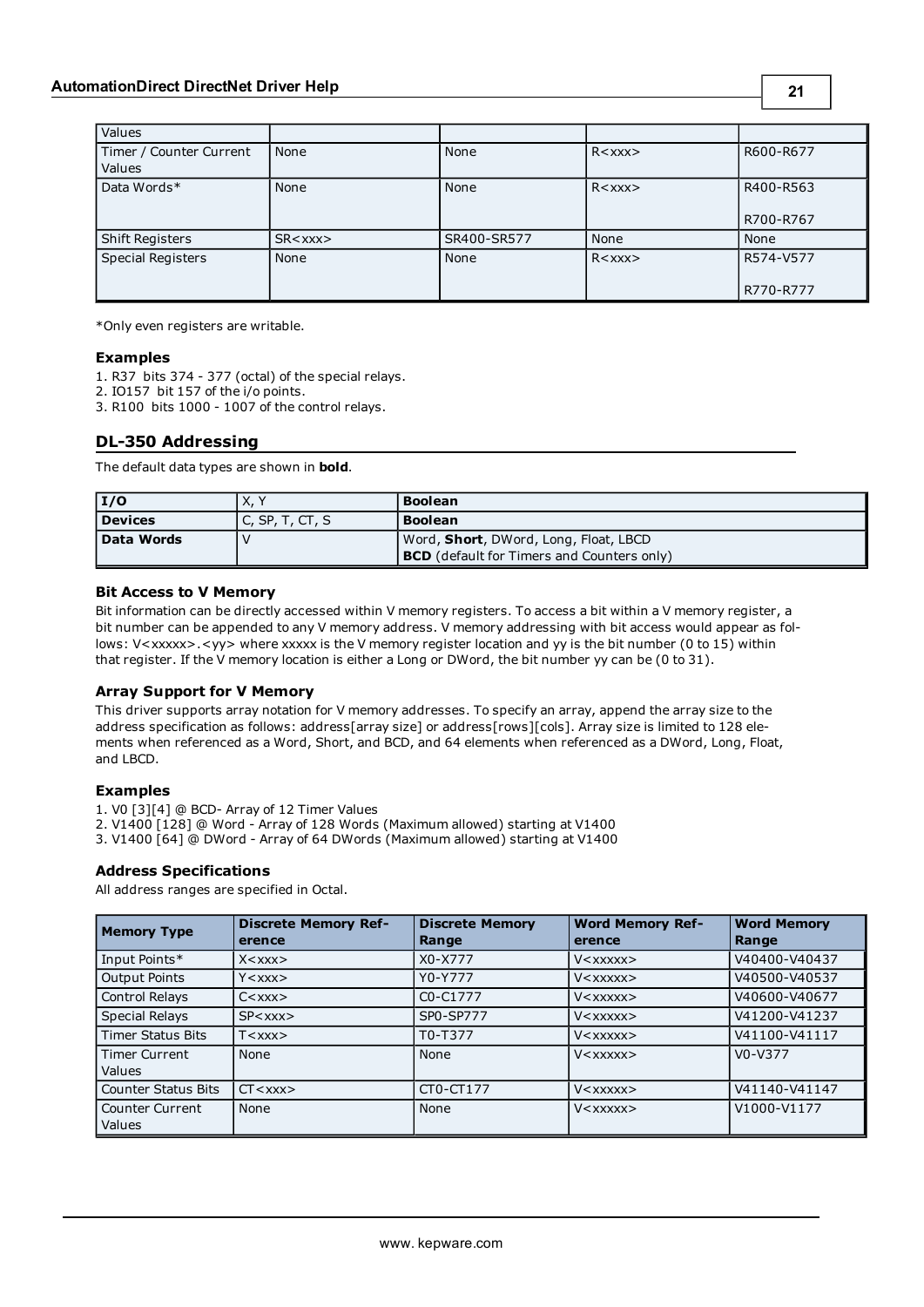| Data Words        | None         | None     | $V <$ xxxxx $>$ | V1400-V7377   |
|-------------------|--------------|----------|-----------------|---------------|
|                   |              |          |                 | 10000-V17777  |
| <b>Stages</b>     | $S<$ XXX $>$ | S0-S1777 | $V <$ xxxxx $>$ | V41000-V41077 |
| System Parameters | None         | None     | $V <$ xxxxx $>$ | V7400-V7777   |
|                   |              |          |                 | V36000-V37777 |

#### **Examples**

1. V40401 bits 20 - 27 (octal) of X Input.

2. V41100 Timer status bits 0 - 17 (octal).

3. V7400 System parameter word 7400.

4. V2000.1 Bit access to V2000 bit 1.

<span id="page-21-0"></span>5. V2000.30@Long Bit access to V2000 as a Long bit 30.

#### **DL-430 Addressing**

The default data types are shown in **bold**.

| I/O            | X, Y, GX           | <b>Boolean</b>                                    |  |
|----------------|--------------------|---------------------------------------------------|--|
| <b>Devices</b> | $C$ , SP, T, CT, S | <b>Boolean</b>                                    |  |
| Data Words     |                    | Word, Short, DWord, Long, Float, LBCD             |  |
|                |                    | <b>BCD</b> (default for Timers and Counters only) |  |

#### **Bit Access to V Memory**

Bit information can be directly accessed within V memory registers. To access a bit within a V memory register, a bit number can be appended to any V memory address. V memory addressing with bit access would appear as follows: V<xxxxx>.<yy> where xxxxx is the V memory register location and yy is the bit number (0 to 15) within that register. If the V memory location is either a Long or DWord, the bit number yy can be (0 to 31).

#### **Array Support for V Memory**

This driver supports array notation for V memory addresses. To specify an array, append the array size to the address specification as follows: address[array size] or address[rows][cols]. Array size is limited to 128 elements when referenced as a Word, Short, and BCD, and 64 elements when referenced as a DWord, Long, Float, and LBCD.

#### **Examples**

1. V0 [3][4] @ BCD- Array of 12 Timer Values.

2. V1400 [128] @ Word - Array of 128 Words (Maximum allowed) starting at V1400.

3. V1400 [64] @ DWord - Array of 64 DWords (Maximum allowed) starting at V1400.

#### **Address Specifications**

All address ranges are specified in Octal.

| <b>Memory Type</b>             | <b>Discrete Memory Ref-</b><br>erence             | <b>Discrete Memory</b><br>Range   | <b>Word Memory Ref-</b><br>erence                  | <b>Word Memory</b><br>Range    |
|--------------------------------|---------------------------------------------------|-----------------------------------|----------------------------------------------------|--------------------------------|
| <b>Input Points</b>            | X < XXX                                           | X0-X477                           | $V<$ xxxxx $>$                                     | V40400-V40423                  |
| <b>Output Points</b>           | $Y <$ xxx $>$                                     | Y0-Y477                           | V <xxxxx></xxxxx>                                  | V40500-V40523                  |
| Control Relays                 | $C<$ xxx $>$                                      | C <sub>0</sub> -C <sub>7</sub> 37 | $V <$ xxxxx $>$                                    | V40600-V40635                  |
| <b>Special Relays</b>          | SP < xxx                                          | SP0-SP137<br>SP320-SP617          | $V<$ XXXXX $>$                                     | V41200-V41205<br>V41215-V41230 |
| Timer Status Bits              | $T <$ $\times$ $\times$ $\times$                  | T0-T177                           | V <xxxxx></xxxxx>                                  | V41100-V41107                  |
| <b>Timer Current</b><br>Values | None                                              | None                              | V <xxxxx></xxxxx>                                  | $V0-V177$                      |
| <b>Counter Status Bits</b>     | CT < xxx                                          | CT0-CT177                         | V <xxxxx></xxxxx>                                  | V41040-V41147                  |
| Counter Current<br>Values      | None                                              | None                              | $V<$ xxxxx $>$                                     | V1000-V1177                    |
| Data Words                     | None                                              | None                              | $V <$ $\times$ $\times$ $\times$ $\times$ $\times$ | V1400-V7377                    |
| <b>Stages</b>                  | $S<$ $\angle$ $\angle$ $\times$ $\times$ $\times$ | S0-S577                           | $V <$ xxxxx $>$                                    | V41000-V41027                  |

**22**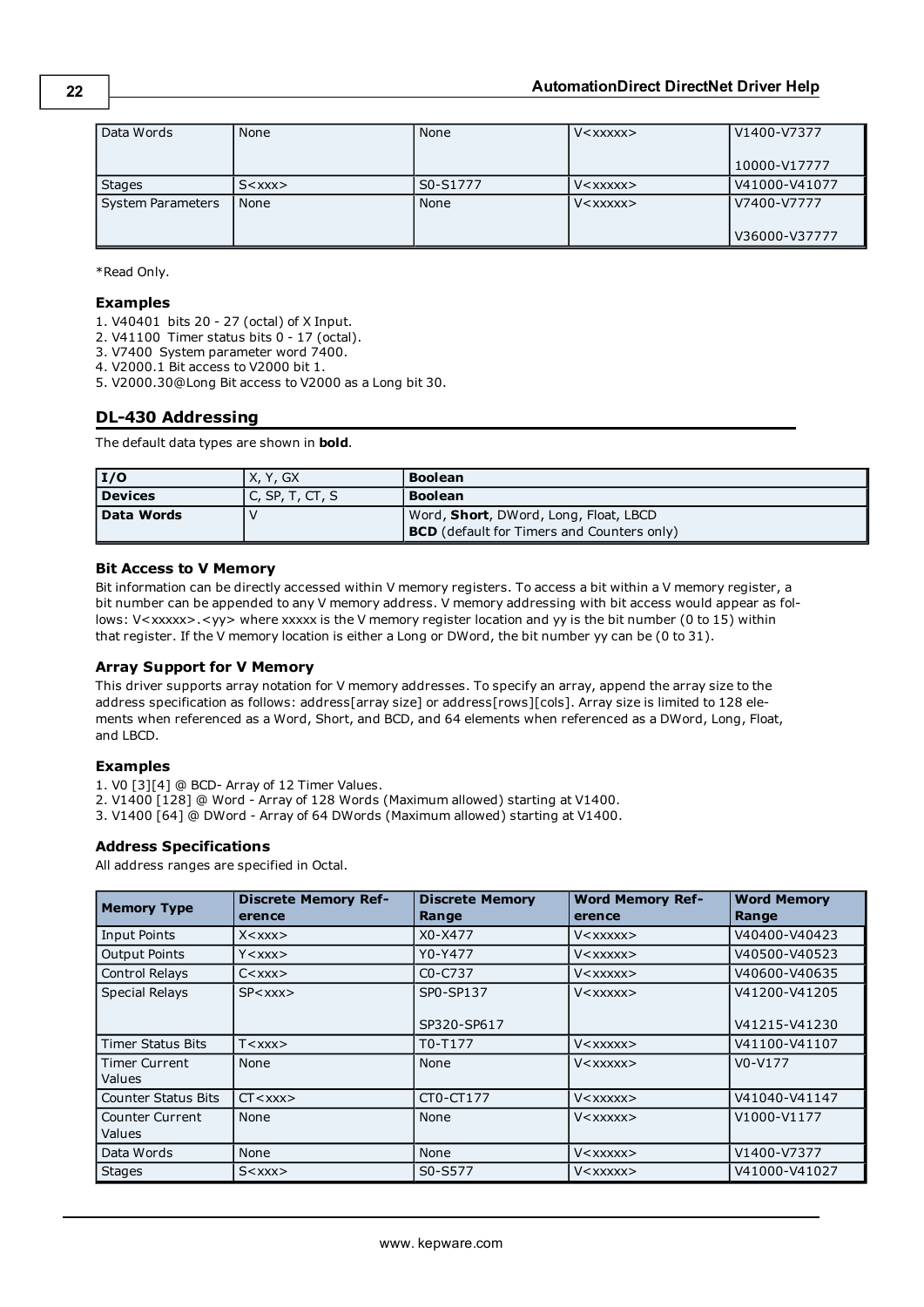| Remote I/O        | $\sim$<br>GX <xxx></xxx> | GX0-GX737 | V <xxxxx></xxxxx> | V40000-V40037 |
|-------------------|--------------------------|-----------|-------------------|---------------|
| System Parameters | None                     | None      | V <xxxxx></xxxxx> | V7400-V7777   |

#### **Examples**

1. V40401 bits 20 - 27 (octal) of X Input.

2. T172 Timer contact 172.

3. GX5 Remote I/O bit 5.

4. V2000.1 Bit access to V2000 bit 1.

<span id="page-22-0"></span>5. V2000.30@Long Bit access to V2000 as a Long bit 30.

### **DL-440 Addressing**

The default data types are shown in **bold**.

| 1/0            | X, Y GX         | <b>Boolean</b>                                    |  |
|----------------|-----------------|---------------------------------------------------|--|
| <b>Devices</b> | C, SP, T, CT, S | <b>Boolean</b>                                    |  |
| Data Words     |                 | Word, Short, DWord, Long, Float, LBCD             |  |
|                |                 | <b>BCD</b> (default for Timers and Counters only) |  |

#### **Bit Access to V Memory**

Bit information can be directly accessed within V memory registers. To access a bit within a V memory register, a bit number can be appended to any V memory address. V memory addressing with bit access would appear as follows: V<xxxxx>.<yy> where xxxxx is the V memory register location and yy is the bit number (0 to 15) within that register. If the V memory location is either a Long or DWord, the bit number yy can be (0 to 31).

#### **Array Support for V Memory**

This driver supports array notation for V memory addresses. To specify an array, append the array size to the address specification as follows: address[array size] or address[rows][cols]. Array size is limited to 128 elements when referenced as a Word, Short, and BCD, and 64 elements when referenced as a DWord, Long, Float, and LBCD.

#### **Examples**

1. V0 [3][4] @ BCD- Array of 12 Timer Values.

2. V1400 [128] @ Word - Array of 128 Words (Maximum allowed) starting at V1400.

3. V1400 [64] @ DWord - Array of 64 DWords (Maximum allowed) starting at V1400.

#### **Address Specifications**

All address ranges are specified in Octal.

| <b>Memory Type</b>               | <b>Discrete Memory Ref-</b><br>erence             | <b>Discrete Memory</b><br>Range | <b>Word Memory Ref-</b><br>erence | <b>Word Memory</b><br>Range |
|----------------------------------|---------------------------------------------------|---------------------------------|-----------------------------------|-----------------------------|
| Input Points*                    | $X <$ $XXX>$                                      | X0-X477                         | V <xxxxx></xxxxx>                 | V40400-V40423               |
| <b>Output Points</b>             | $Y <$ $\chi$ $\chi$ $\chi$ $>$                    | Y0-Y477                         | V <xxxxx></xxxxx>                 | V40500-V40523               |
| Control Relays                   | $C<\mathsf{XXX}$                                  | C0-C1777                        | $V<$ XXXXX $>$                    | V40600-V40677               |
| <b>Special Relays</b>            | $SP < x$ $x$ $x$                                  | SP0-SP137                       | $V<$ XXXXX $>$                    | V41200-V41205               |
|                                  |                                                   | SP320-SP617                     |                                   | V41215-V41230               |
|                                  |                                                   | SP620-SP717                     |                                   | V41231-V41234               |
| <b>Timer Status Bits</b>         | T < xxx                                           | T0-T377                         | V <xxxxx></xxxxx>                 | V41100-V41117               |
| <b>Timer Current</b><br>Values   | None                                              | None                            | $V <$ xxxxx $>$                   | $V0-V377$                   |
| <b>Counter Status Bits</b>       | CT < xxx                                          | CT0-CT177                       | V <xxxxx></xxxxx>                 | V41040-V41147               |
| Counter Current<br><b>Values</b> | None                                              | None                            | V <xxxxx></xxxxx>                 | V1000-V1177                 |
| Data Words                       | None                                              | None                            | V <xxxxx></xxxxx>                 | V1400-V7377                 |
|                                  |                                                   |                                 |                                   | V10000-V17777               |
| <b>Stages</b>                    | $S<$ $\angle$ $\angle$ $\times$ $\times$ $\times$ | S0-S1777                        | $V<$ XXXXX $>$                    | V41000-V41077               |
| Remote I/O                       | $GX$ < $xxx$                                      | GX0-GX1777                      | V <xxxxx></xxxxx>                 | V40000-V40077               |

**23**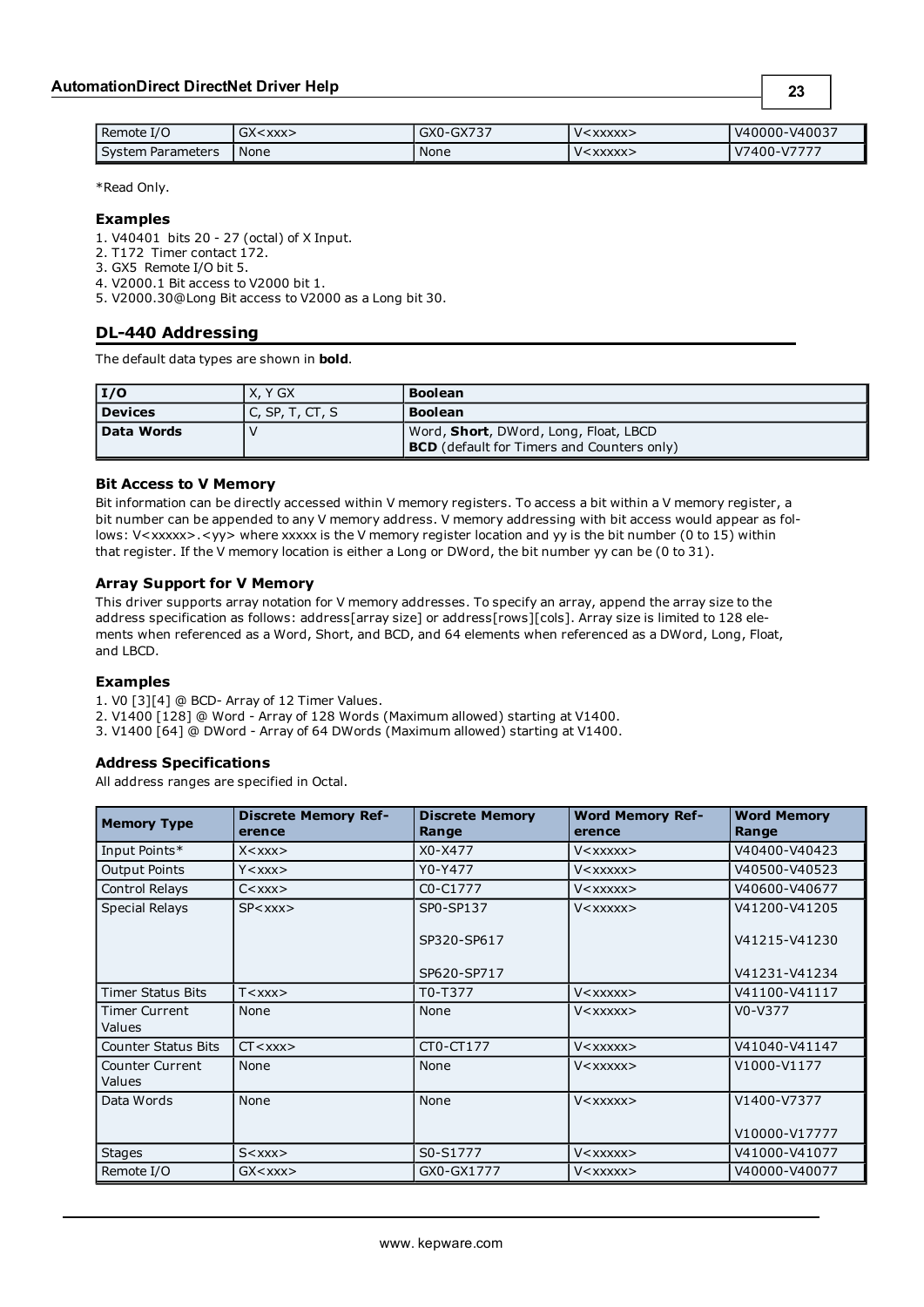| System Parameters | None | None | $V < X$ $X$ $X$ $X$ $X$ $>$ | V700-V737   |
|-------------------|------|------|-----------------------------|-------------|
|                   |      |      |                             | V7400-V7777 |

#### **Examples**

1. V40401 bits 20 - 27 (octal) of X Input.

2. V41100 Timer status bits 0 - 17 (octal).

3. V700 System parameter word 700.

4. V2000.1 Bit access to V2000 bit 1.

<span id="page-23-0"></span>5. V2000.30@Long Bit access to V2000 as a Long bit 30.

### **DL-450 Addressing**

The default data types are shown in **bold**.

| $\vert I/O$    | X, Y, GX, GY    | <b>Boolean</b>                                    |
|----------------|-----------------|---------------------------------------------------|
| <b>Devices</b> | C, SP, T, CT, S | <b>Boolean</b>                                    |
| Data Words     |                 | Word, <b>Short</b> , DWord, Long, Float, LBCD     |
|                |                 | <b>BCD</b> (default for Timers and Counters only) |

#### **Bit Access to V Memory**

Bit information can be directly accessed within V memory registers. To access a bit within a V memory register, a bit number can be appended to any V memory address. V memory addressing with bit access would appear as follows: V<xxxxx>.<yy> where xxxxx is the V memory register location and yy is the bit number (0 to 15) within that register. If the V memory location is either a Long or DWord, the bit number yy can be (0 to 31).

#### **Array Support for V Memory**

This driver supports array notation for V memory addresses. To specify an array, append the array size to the address specification as follows: address[array size] or address[rows][cols]. Array size is limited to 128 elements when referenced as a Word, Short, and BCD, and 64 elements when referenced as a DWord, Long, Float, and LBCD.

#### **Examples**

1. V0 [3][4] @ BCD- Array of 12 Timer Values.

2. V1400 [128] @ Word - Array of 128 Words (Maximum allowed) starting at V1400.

3. V1400 [64] @ DWord - Array of 64 DWords (Maximum allowed) starting at V1400.

#### **Address Specifications**

All address ranges are specified in Octal.

| <b>Memory Type</b>               | <b>Discrete Memory Ref-</b><br>erence             | <b>Discrete Memory</b><br>Range | <b>Word Memory Ref-</b><br>erence                  | <b>Word Memory</b><br>Range  |
|----------------------------------|---------------------------------------------------|---------------------------------|----------------------------------------------------|------------------------------|
| Input Points*                    | $X <$ $X$ $X$ $X$ $>$                             | X0-X1777                        | $V <$ $\times$ $\times$ $\times$ $\times$ $\times$ | V40400-V40477                |
| <b>Output Points</b>             | $Y <$ xxx $>$                                     | Y0-Y1777                        | V <xxxxx></xxxxx>                                  | V40500-V40577                |
| Control Relays                   | $C<$ xxx $>$                                      | C0-C3777                        | V <xxxxx></xxxxx>                                  | V40600-V40777                |
| <b>Special Relays</b>            | SP < xxx                                          | SP0-SP137<br>SP320-SP717        | V <xxxxx></xxxxx>                                  | V41200-V41237                |
| <b>Timer Status Bits</b>         | T < xxx                                           | T0-T377                         | $V<$ XXXXX $>$                                     | V41100-V41117                |
| <b>Timer Current</b><br>Values   | None                                              | None                            | V <xxxxx></xxxxx>                                  | $V0-V377$                    |
| <b>Counter Status Bits</b>       | CT < xxx                                          | CT0-CT377                       | V <xxxxx></xxxxx>                                  | V41040-V41157                |
| <b>Counter Current</b><br>Values | None                                              | None                            | $V <$ $\times$ $\times$ $\times$ $\times$ $\times$ | V1000-V1377                  |
| Data Words                       | None                                              | None                            | V <xxxxx></xxxxx>                                  | V1400-V7377<br>V10000-V37777 |
| <b>Stages</b>                    | $S<$ $\angle$ $\angle$ $\times$ $\times$ $\times$ | S0-S1777                        | $V <$ $\times$ $\times$ $\times$ $\times$ $\times$ | V41000-V41077                |
| Remote I/O                       | $GX$ < $xxx$                                      | GX0-GX3777                      | $V <$ $\times$ $\times$ $\times$ $\times$ $\times$ | V40000-V40177                |
|                                  | $GY <$ $xxx$                                      | GY0-GY3777                      | V <xxxxx></xxxxx>                                  | V40200-V40377                |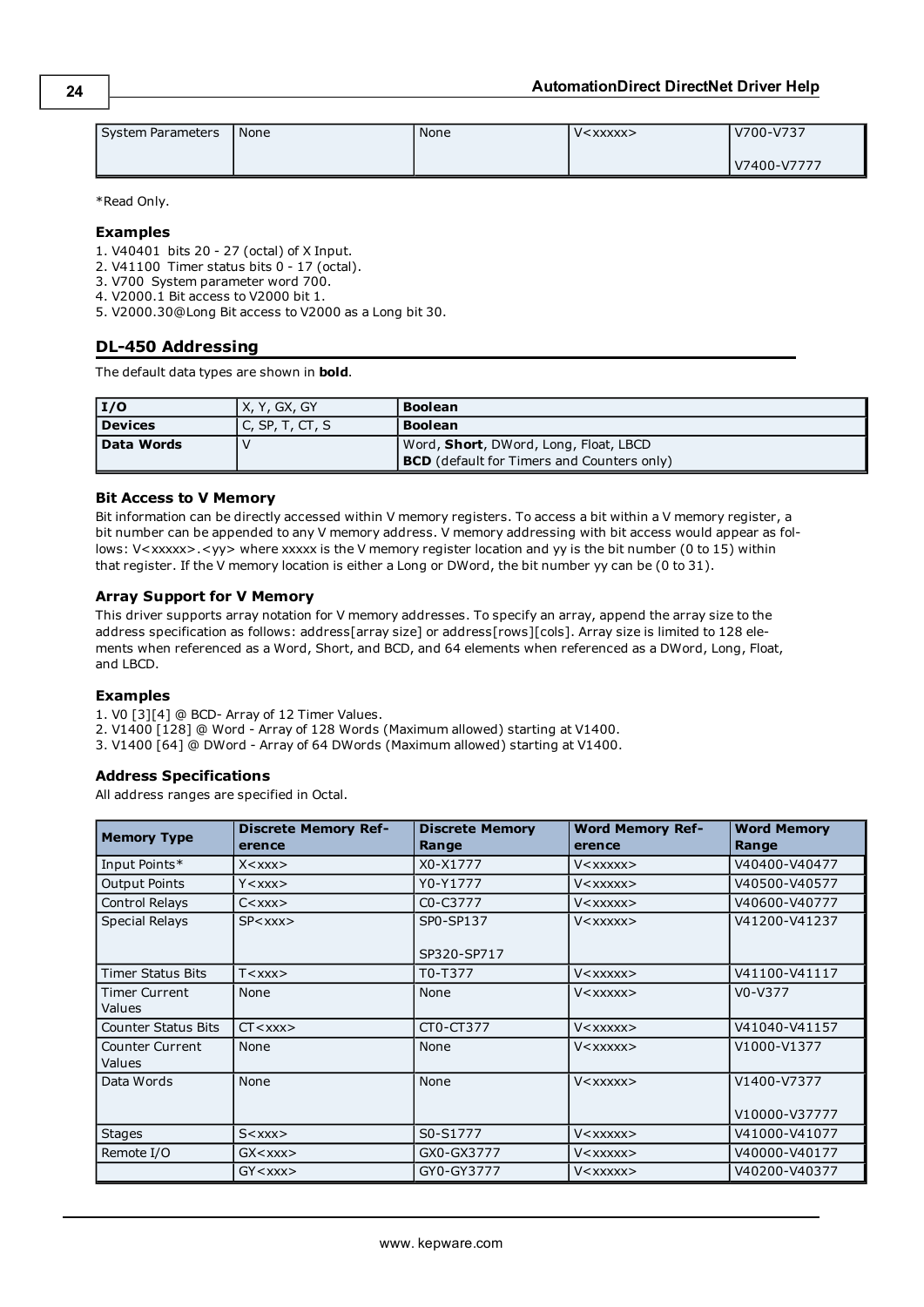| System Parameters | None | None | $V <$ XXXXX $>$ | V700-V737   |
|-------------------|------|------|-----------------|-------------|
|                   |      |      |                 | V7400-V7777 |

#### **Examples**

1. V40401 bits 20 - 27 (octal) of X Input.

2. V41100 Timer status bits 0 - 17 (octal).

3. V700 System parameter word 700.

4. V2000.1 Bit access to V2000 bit 1.

5. V2000.30@Long Bit access to V2000 as a Long bit 30.

**25**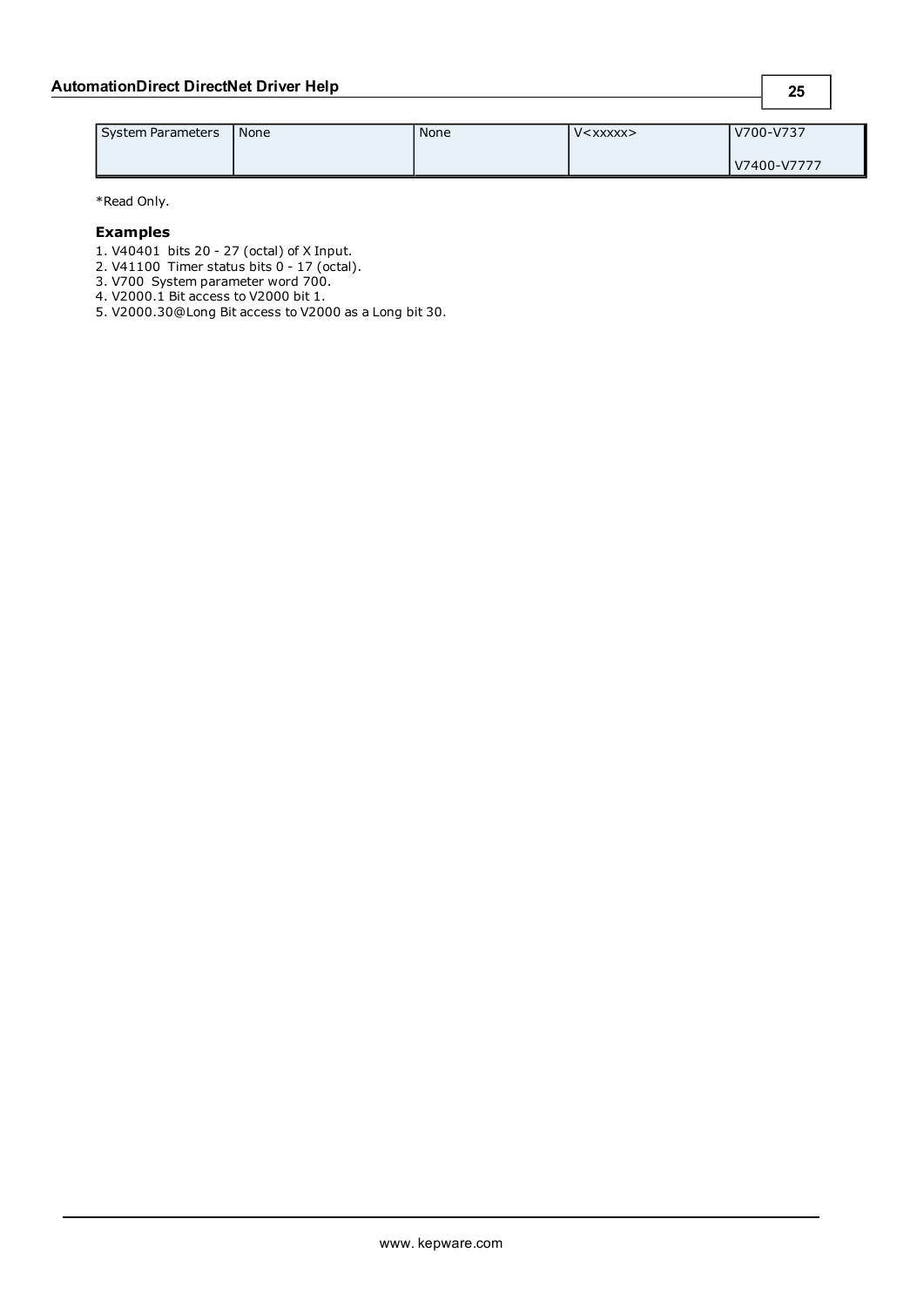# <span id="page-25-0"></span>**Error Descriptions**

The following error/warning messages may be generated. Click on the link for a description of the message.

#### **Address Validation**

**[Missing](#page-25-2) [address](#page-25-2) [Device](#page-25-3) [address](#page-25-3) ['<address>'](#page-25-3) [contains](#page-25-3) [a](#page-25-3) [syntax](#page-25-3) [error](#page-25-3) [Address](#page-26-0) ['<address>'](#page-26-0) [is](#page-26-0) [out](#page-26-0) [of](#page-26-0) [range](#page-26-0) [for](#page-26-0) [the](#page-26-0) [specified](#page-26-0) [device](#page-26-0) [or](#page-26-0) [register](#page-26-0) [Device](#page-26-1) [address](#page-26-1) ['<address>'](#page-26-1) [is](#page-26-1) [not](#page-26-1) [supported](#page-26-1) [by](#page-26-1) [model](#page-26-1) ['<model](#page-26-1) [name>'](#page-26-1) [Data](#page-26-2) [Type](#page-26-2) ['<type>'](#page-26-2) [is](#page-26-2) [not](#page-26-2) [valid](#page-26-2) [for](#page-26-2) [device](#page-26-2) [address](#page-26-2) ['<address>'](#page-26-2) [Device](#page-26-3) [address](#page-26-3) ['<address>'](#page-26-3) [is](#page-26-3) [Read](#page-26-3) [Only](#page-26-3)**

#### **Serial Communications**

**[COMn](#page-26-5) [does](#page-26-5) [not](#page-26-5) [exist](#page-26-5) [Error](#page-27-0) [opening](#page-27-0) [COMn](#page-27-0) [COMn](#page-27-1) [is](#page-27-1) [in](#page-27-1) [use](#page-27-1) [by](#page-27-1) [another](#page-27-1) [application](#page-27-1) [Unable](#page-27-2) [to](#page-27-2) [set](#page-27-2) [comm](#page-27-2) [parameters](#page-27-2) [on](#page-27-2) [COMn](#page-27-2) [Communications](#page-27-3) [error](#page-27-3) [on](#page-27-3) ['<channel](#page-27-3) [name>'](#page-27-3) [\[<error](#page-27-3) [mask>\]](#page-27-3)**

#### **Device Status Messages**

**[Device](#page-28-0) ['<device](#page-28-0) [name>'](#page-28-0) [is](#page-28-0) [not](#page-28-0) [responding](#page-28-0) [Unable](#page-28-1) [to](#page-28-1) [write](#page-28-1) [to](#page-28-1) ['<address>'](#page-28-1) [on](#page-28-1) [device](#page-28-1) ['<device](#page-28-1) [name>'](#page-28-1)**

#### **Device Specific Messages**

**[Bad](#page-28-3) [address](#page-28-3) [in](#page-28-3) [block](#page-28-3) [\[<start](#page-28-3) [address>](#page-28-3) [to](#page-28-3) [<end](#page-28-3) [address>\]](#page-28-3) [on](#page-28-3) [device](#page-28-3) ['<device](#page-28-3) [name>'](#page-28-3)**

#### **Automatic Tag Database Generation Messages**

**[Unable](#page-29-0) [to](#page-29-0) [generate](#page-29-0) [a](#page-29-0) [tag](#page-29-0) [database](#page-29-0) [for](#page-29-0) [device](#page-29-0) [<device](#page-29-0) [name>](#page-29-0) [Unable](#page-29-1) [to](#page-29-1) [generate](#page-29-1) [a](#page-29-1) [tag](#page-29-1) [database](#page-29-1) [for](#page-29-1) [device](#page-29-1) [<device](#page-29-1) [name>](#page-29-1)**

# <span id="page-25-1"></span>**Address Validation**

The following error/warning messages may be generated. Click on the link for a description of the message.

#### **Address Validation**

**[Missing](#page-25-2) [address](#page-25-2) [Device](#page-25-3) [address](#page-25-3) ['<address>'](#page-25-3) [contains](#page-25-3) [a](#page-25-3) [syntax](#page-25-3) [error](#page-25-3) [Address](#page-26-0) ['<address>'](#page-26-0) [is](#page-26-0) [out](#page-26-0) [of](#page-26-0) [range](#page-26-0) [for](#page-26-0) [the](#page-26-0) [specified](#page-26-0) [device](#page-26-0) [or](#page-26-0) [register](#page-26-0) [Device](#page-26-1) [address](#page-26-1) ['<address>'](#page-26-1) [is](#page-26-1) [not](#page-26-1) [supported](#page-26-1) [by](#page-26-1) [model](#page-26-1) ['<model](#page-26-1) [name>'](#page-26-1) [Data](#page-26-2) [Type](#page-26-2) ['<type>'](#page-26-2) [is](#page-26-2) [not](#page-26-2) [valid](#page-26-2) [for](#page-26-2) [device](#page-26-2) [address](#page-26-2) ['<address>'](#page-26-2) [Device](#page-26-3) [address](#page-26-3) ['<address>'](#page-26-3) [is](#page-26-3) [Read](#page-26-3) [Only](#page-26-3)**

#### <span id="page-25-2"></span>**Missing address**

**Error Type:** Warning

#### **Possible Cause:**

A tag address that has been specified statically has no length.

#### **Solution:**

<span id="page-25-3"></span>Re-enter the address in the client application.

#### Device address '<address>' contains a syntax error

# **Error Type:**

Warning

#### **Possible Cause:**

A tag address that has been specified statically contains one or more invalid characters.

#### **Solution:**

Re-enter the address in the client application.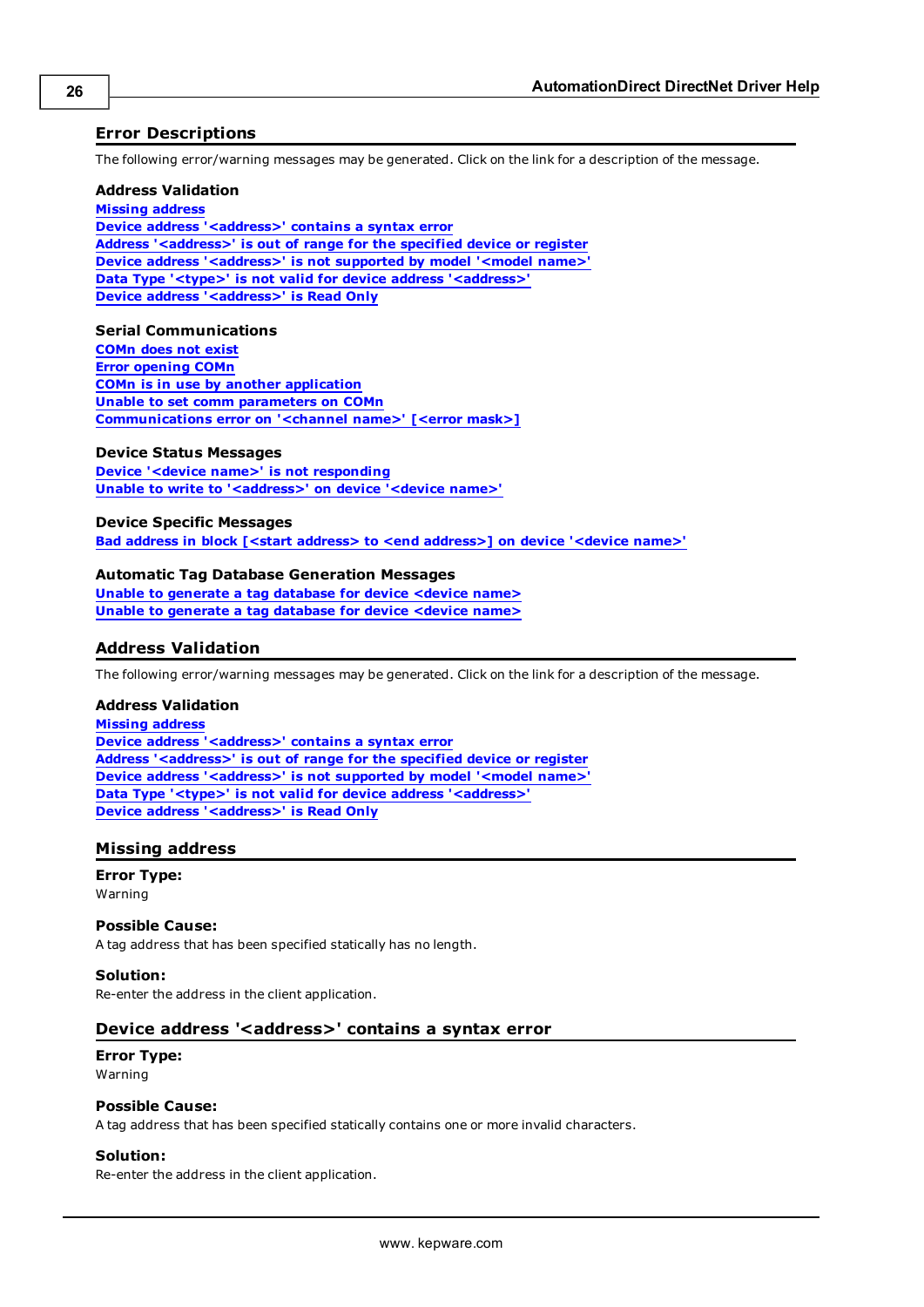# <span id="page-26-0"></span>**Address '<address>' is out of range for the specified device or register**

**Error Type:**

Warning

# **Possible Cause:**

A tag address that has been specified statically references a location that is beyond the range of supported locations for the device.

#### **Solution:**

<span id="page-26-1"></span>Verify the address is correct; if it is not, re-enter it in the client application.

# Device address '<address>' is not supported by model '<model name>'

#### **Error Type:**

Warning

#### **Possible Cause:**

A tag address that has been specified statically references a location that is valid for the communications protocol but not supported by the target device.

#### **Solution:**

Verify the address is correct; if it is not, re-enter it in the client application. Also verify that the selected model name for the device is correct.

# <span id="page-26-2"></span>Data Type '<type>' is not valid for device address '<address>'

**Error Type:**

Warning

#### **Possible Cause:**

A tag address that has been specified statically has been assigned an invalid data type.

#### **Solution:**

<span id="page-26-3"></span>Modify the requested data type in the client application.

# Device address '<address>' is Read Only

#### **Error Type:**

Warning

#### **Possible Cause:**

A tag address that has been specified statically has a requested access mode that is not compatible with what the device supports for that address.

#### **Solution:**

<span id="page-26-4"></span>Change the access mode in the client application.

# **Serial Communications**

The following error/warning messages may be generated. Click on the link for a description of the message.

#### **Serial Communications**

**[COMn](#page-26-5) [does](#page-26-5) [not](#page-26-5) [exist](#page-26-5) [Error](#page-27-0) [opening](#page-27-0) [COMn](#page-27-0) [COMn](#page-27-1) [is](#page-27-1) [in](#page-27-1) [use](#page-27-1) [by](#page-27-1) [another](#page-27-1) [application](#page-27-1) [Unable](#page-27-2) [to](#page-27-2) [set](#page-27-2) [comm](#page-27-2) [parameters](#page-27-2) [on](#page-27-2) [COMn](#page-27-2) [Communications](#page-27-3) [error](#page-27-3) [on](#page-27-3) ['<channel](#page-27-3) [name>'](#page-27-3) [\[<error](#page-27-3) [mask>\]](#page-27-3)**

#### <span id="page-26-5"></span>**COMn does not exist**

**Error Type:** Fatal

**Possible Cause:**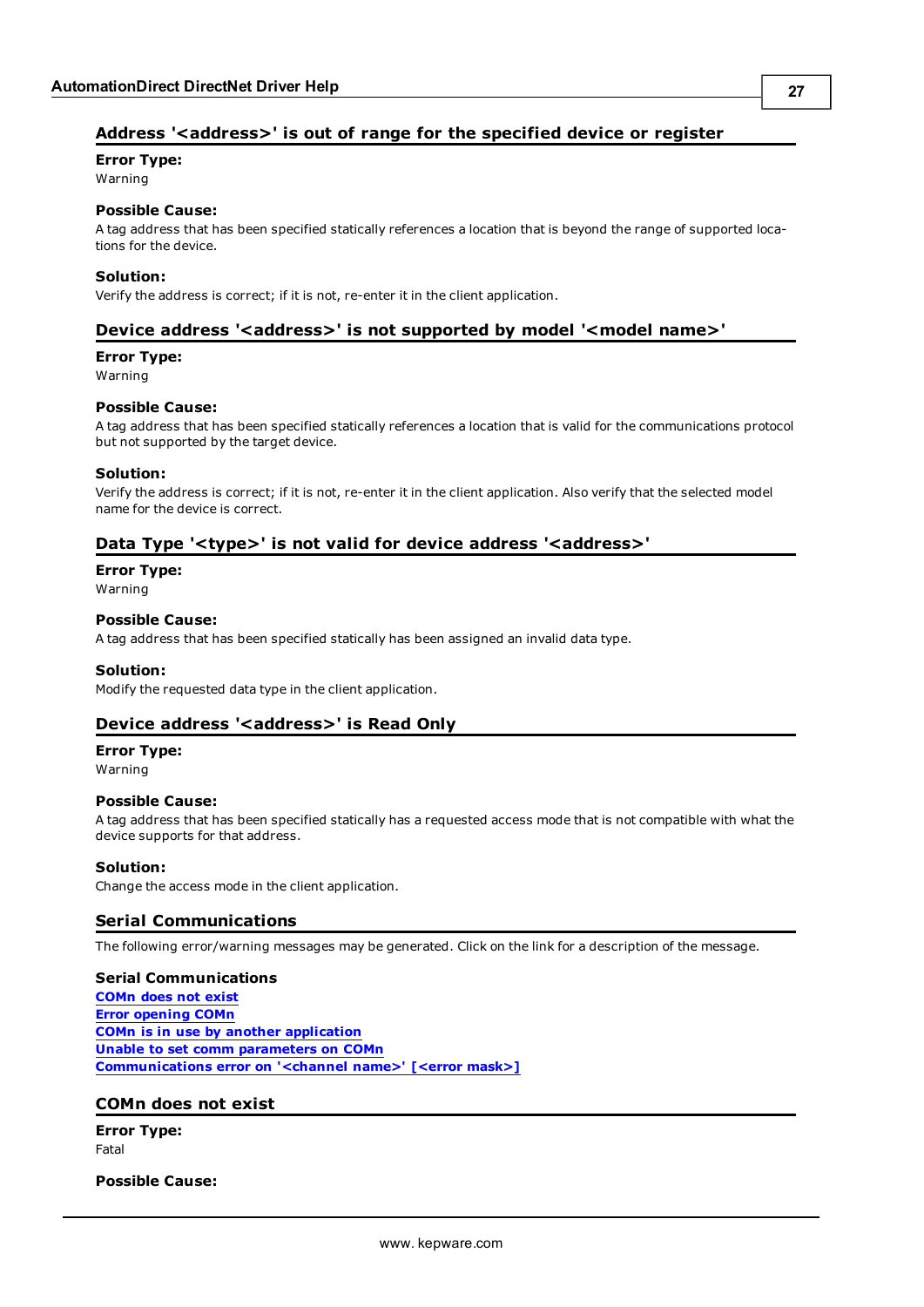The specified COM port is not present on the target computer.

#### **Solution:**

<span id="page-27-0"></span>Verify that the proper COM port has been selected.

#### **Error opening COMn**

# **Error Type:**

Fatal

#### **Possible Cause:**

The specified COM port could not be opened due an internal hardware or software problem on the target computer.

#### **Solution:**

<span id="page-27-1"></span>Verify that the COM port is functional and may be accessed by other Windows applications.

#### **COMn is in use by another application**

#### **Error Type:**

Fatal

#### **Possible Cause:**

The serial port assigned to a device is being used by another application.

#### **Solution:**

<span id="page-27-2"></span>Verify that the correct port has been assigned to the channel.

#### **Unable to set comm parameters on COMn**

### **Error Type:**

Fatal

#### **Possible Cause:**

The serial parameters for the specified COM port are not valid.

#### **Solution:**

<span id="page-27-3"></span>Verify the serial parameters and make any necessary changes.

#### **Communications error on '<channel name>' [<error mask>]**

#### **Error Type:**

Serious

#### **Error Mask Definitions:**

- <span id="page-27-5"></span>**B** = Hardware break detected.
- **F** = Framing error.
- <span id="page-27-6"></span> $E = I/O$  error.
- **O** = Character buffer overrun.
- <span id="page-27-7"></span>**R** = RX buffer overrun.
- **P** = Received byte parity error.

# $T = TX$  buffer full.

#### **Possible Cause:**

- 1. The serial connection between the device and the Host PC is bad.
- 2. The communications parameters for the serial connection are incorrect.

#### **Solution:**

- 1. Verify the cabling between the PC and the PLC device.
- <span id="page-27-4"></span>2. Verify that the specified communications parameters match those of the device.

# **Device Status Messages**

The following error/warning messages may be generated. Click on the link for a description of the message.

### **Device Status Messages**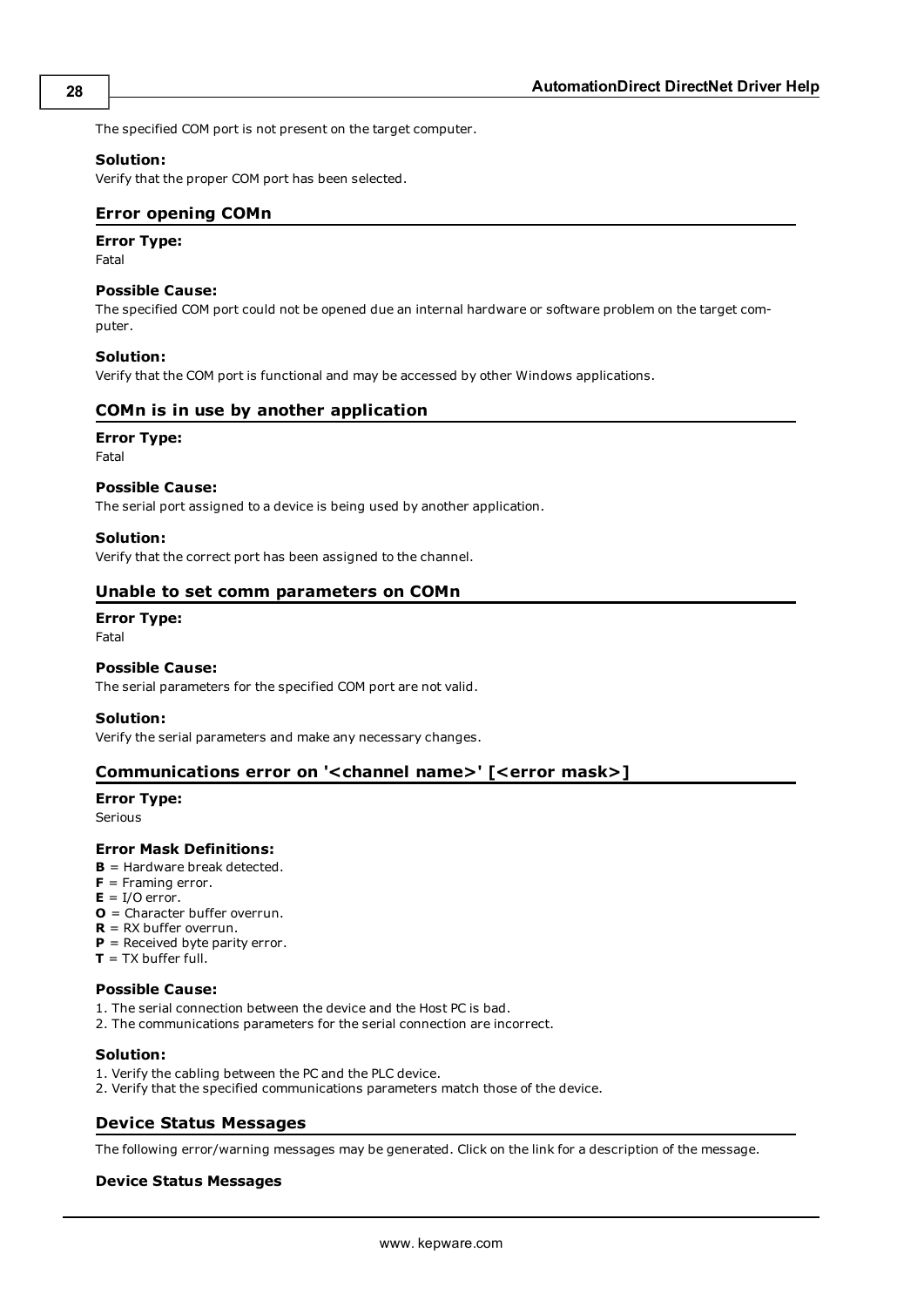**[Device](#page-28-0) ['<device](#page-28-0) [name>'](#page-28-0) [is](#page-28-0) [not](#page-28-0) [responding](#page-28-0) [Unable](#page-28-1) [to](#page-28-1) [write](#page-28-1) [to](#page-28-1) ['<address>'](#page-28-1) [on](#page-28-1) [device](#page-28-1) ['<device](#page-28-1) [name>'](#page-28-1)**

### <span id="page-28-0"></span>**Device '<device name>' not responding**

### **Error Type:**

Serious

#### **Possible Cause:**

1. The serial connection between the device and the Host PC is broken.

- 2. The communications parameters for the serial connection are incorrect.
- 3. The named device may have been assigned an incorrect Network ID.
- 4. The requested address is not available in the device.

5. The response from the device took longer to receive than the amount of time specified in the "Request Timeout" device setting.

#### **Solution:**

- 1. Verify the cabling between the PC and the PLC device.
- 2. Verify the specified communications parameters match those of the device.
- 3. Verify the Network ID given to the named device matches that of the actual device.
- 4. Verify that the device supports the requested address.

<span id="page-28-1"></span>5. Increase the Request Timeout setting so that the entire response can be handled.

#### Unable to write to '<address>' on device '<device name>'

#### **Error Type:**

Serious

#### **Possible Cause:**

- 1. The serial connection between the device and the Host PC is broken.
- 2. The communications parameters for the serial connection are incorrect.
- 3. The named device may have been assigned an incorrect Network ID.

#### **Solution:**

- 1. Verify the cabling between the PC and the PLC device.
- 2. Verify the specified communications parameters match those of the device.
- <span id="page-28-2"></span>3. Verify the Network ID given to the named device matches that of the actual device.

#### **Device Specific Messages**

The following error/warning messages may be generated. Click on the link for a description of the message.

#### **Device Specific Messages**

<span id="page-28-3"></span>**[Bad](#page-28-3) [address](#page-28-3) [in](#page-28-3) [block](#page-28-3) [\[<start](#page-28-3) [address>](#page-28-3) [to](#page-28-3) [<end](#page-28-3) [address>\]](#page-28-3) [on](#page-28-3) [device](#page-28-3) ['<device](#page-28-3) [name>'](#page-28-3)**

### **Bad address in block [<start address> to <end address>] on device '<device name>'**

#### **Error Type:**

Serious

#### **Possible Cause:**

An attempt has been made to reference a nonexistent location in the specified device.

#### **Solution:**

Verify the tags assigned to addresses in the specified range on the device and eliminate ones that reference invalid locations.

#### <span id="page-28-4"></span>**Automatic Tag Database Generation Messages**

The following error/warning messages may be generated. Click on the link for a description of the message.

#### **Automatic Tag Database Generation Messages**

**[Unable](#page-29-0) [to](#page-29-0) [generate](#page-29-0) [a](#page-29-0) [tag](#page-29-0) [database](#page-29-0) [for](#page-29-0) [device](#page-29-0) [<device](#page-29-0) [name>](#page-29-0) [Unable](#page-29-1) [to](#page-29-1) [generate](#page-29-1) [a](#page-29-1) [tag](#page-29-1) [database](#page-29-1) [for](#page-29-1) [device](#page-29-1) [<device](#page-29-1) [name>](#page-29-1)**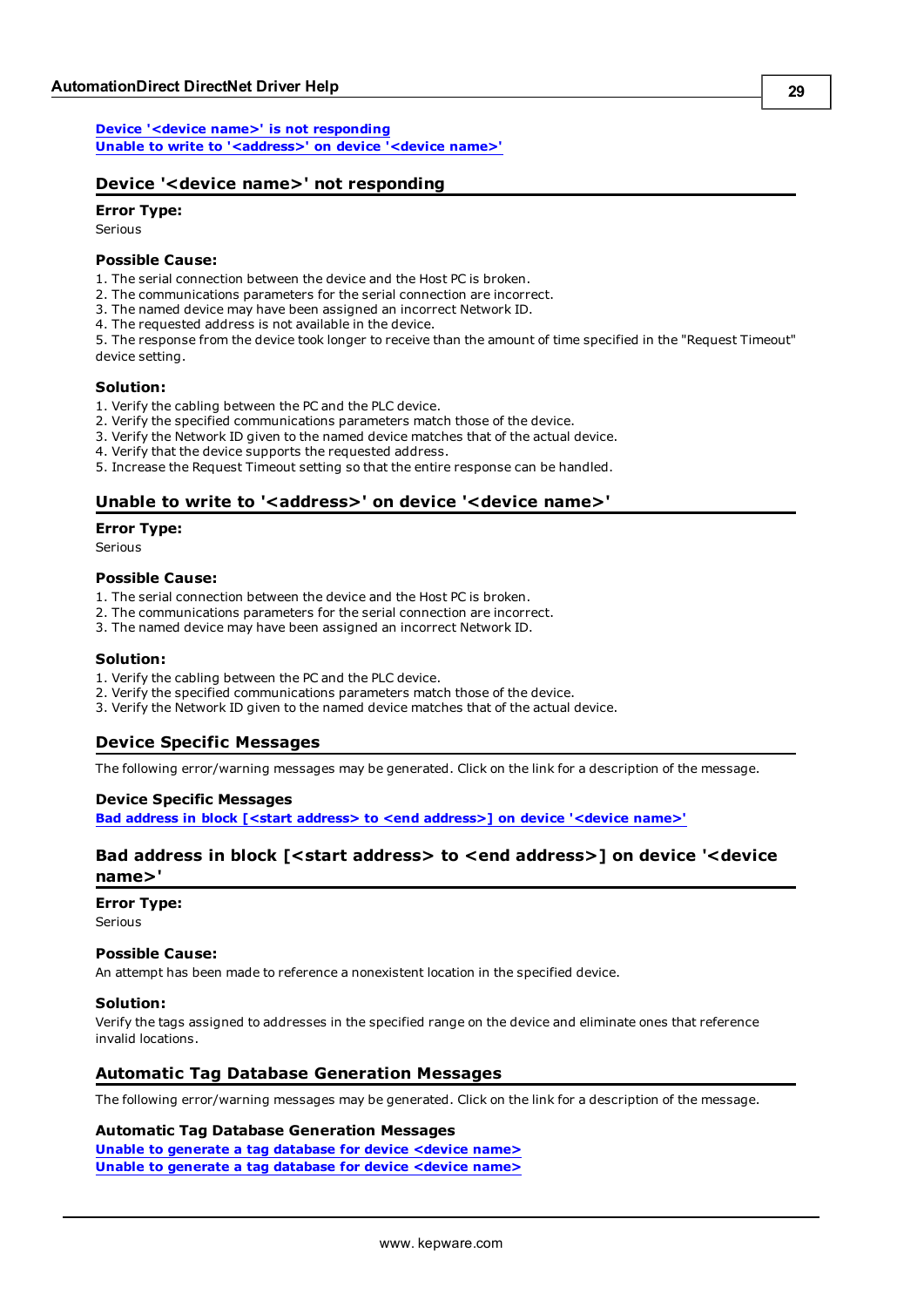# <span id="page-29-0"></span>**Unable to generate a tag database for device <device name>**

# **Error Type:**

Warning

# **Possible Cause:**

Memory required for database generation could not be allocated. The process is aborted.

#### **Solution:**

<span id="page-29-1"></span>Close unused applications and/or increase the amount of virtual memory and try again.

### **Unable to generate a tag database for device <device name>**

#### **Error Type:**

Warning

#### **Possible Cause:**

The file specified as the Tag Import File in the Database Settings tab in Device Properties is an improperly formatted txt or csv file.

#### **Solution:**

If importing Element Documentation, verify that the export file was saved in "Standard Format" with a .csv extension. If the problem resumes, try re-exporting the file.

#### **See Also:**

**[Importing](#page-7-3) [DirectSoft](#page-7-3) [Elements](#page-7-3)**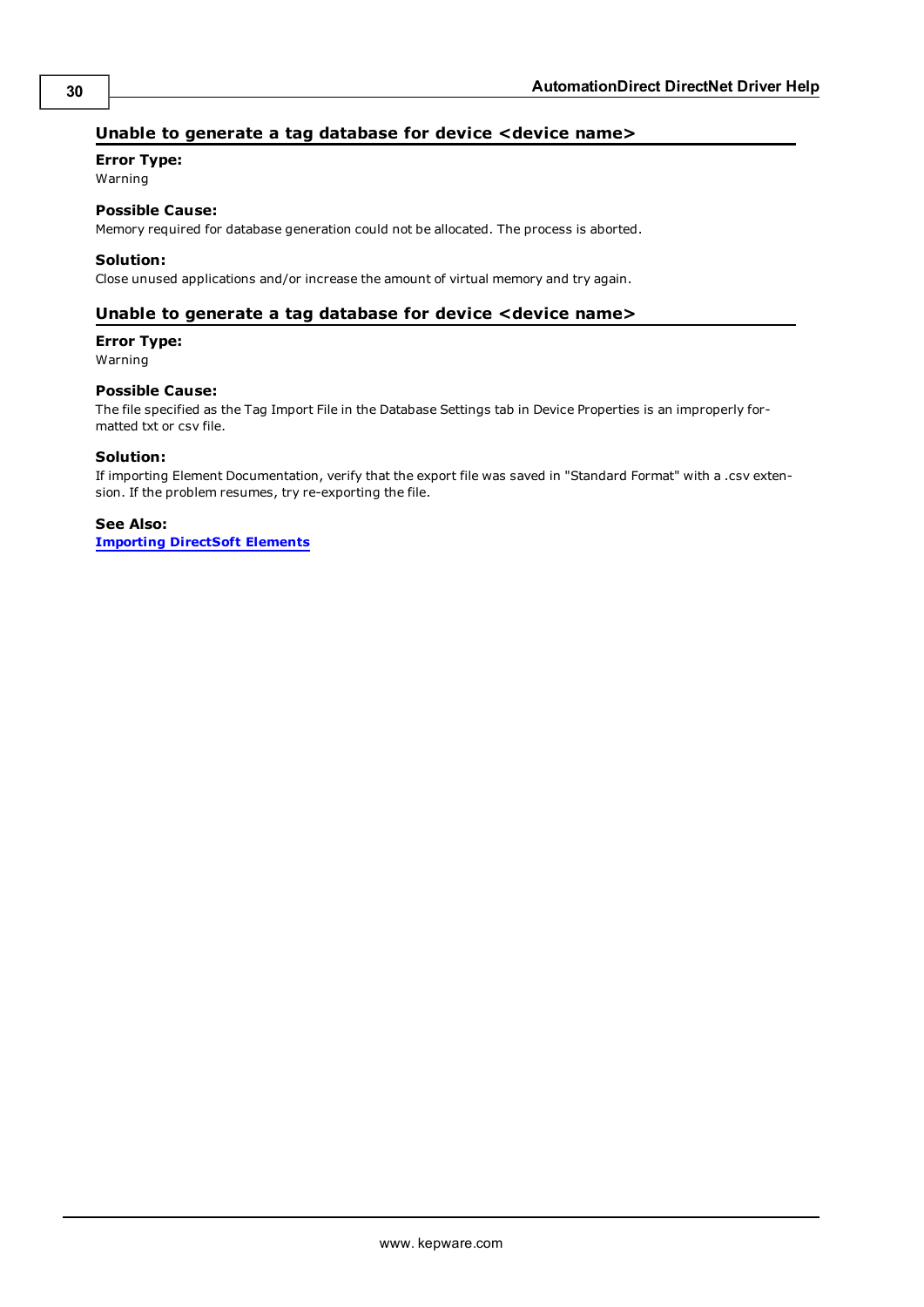# <span id="page-30-0"></span>**Index**

# **2**

# **3**

# **4**

# **A**

# **B**

| Bad address in block [ <start address=""> to <end address="">] on device '<device name="">'29</device></end></start> |  |
|----------------------------------------------------------------------------------------------------------------------|--|
|                                                                                                                      |  |
|                                                                                                                      |  |
|                                                                                                                      |  |

# **C**

| $\sim$<br>$\phi$ har |
|----------------------|
|----------------------|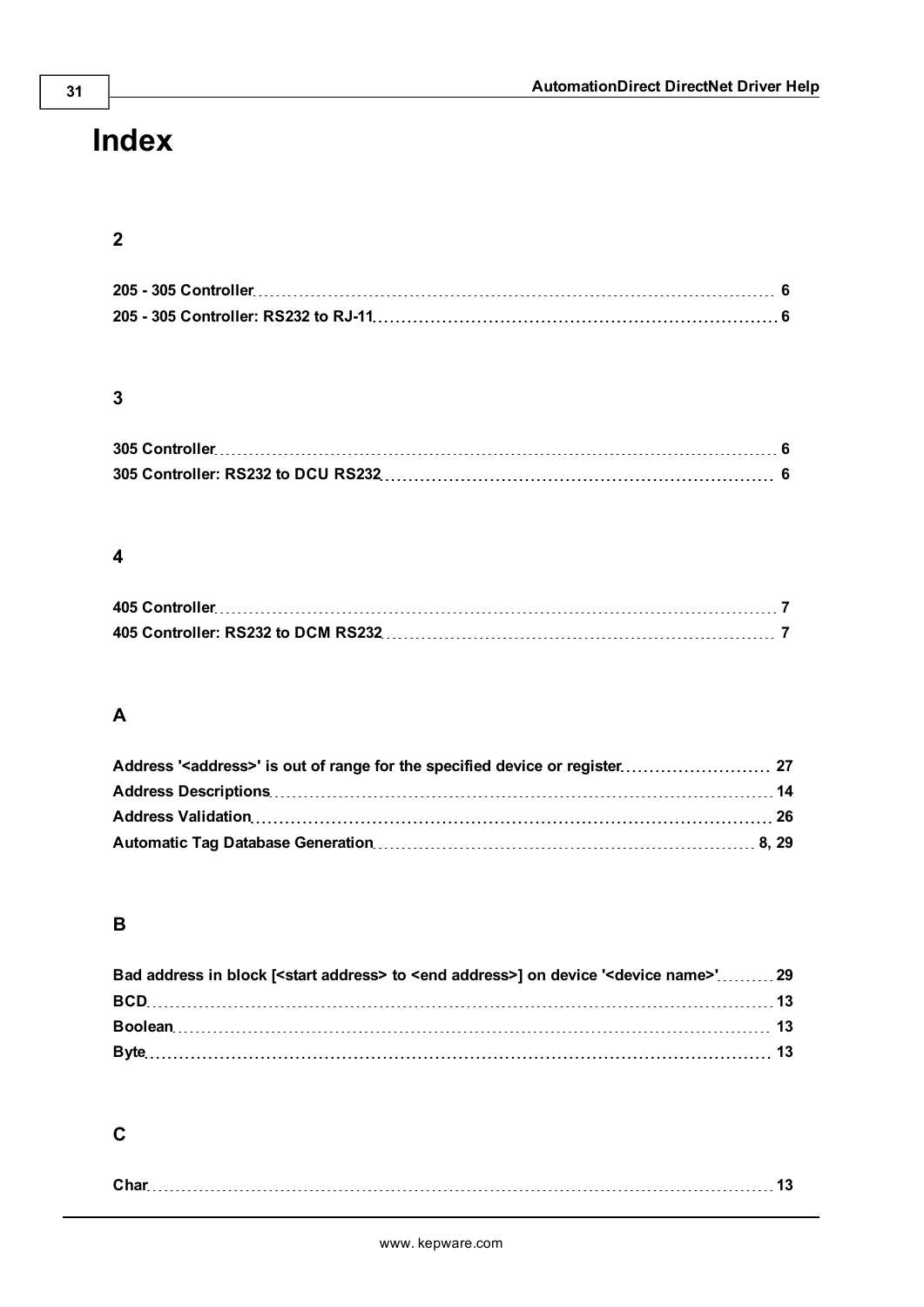# **D**

| Device address ' <address>' is not supported by model '<model name="">' 27</model></address> |  |
|----------------------------------------------------------------------------------------------|--|
|                                                                                              |  |
|                                                                                              |  |
|                                                                                              |  |
|                                                                                              |  |
|                                                                                              |  |
|                                                                                              |  |
|                                                                                              |  |
|                                                                                              |  |
|                                                                                              |  |
|                                                                                              |  |
|                                                                                              |  |
|                                                                                              |  |
|                                                                                              |  |
|                                                                                              |  |
|                                                                                              |  |
|                                                                                              |  |
|                                                                                              |  |
|                                                                                              |  |
|                                                                                              |  |

# **E**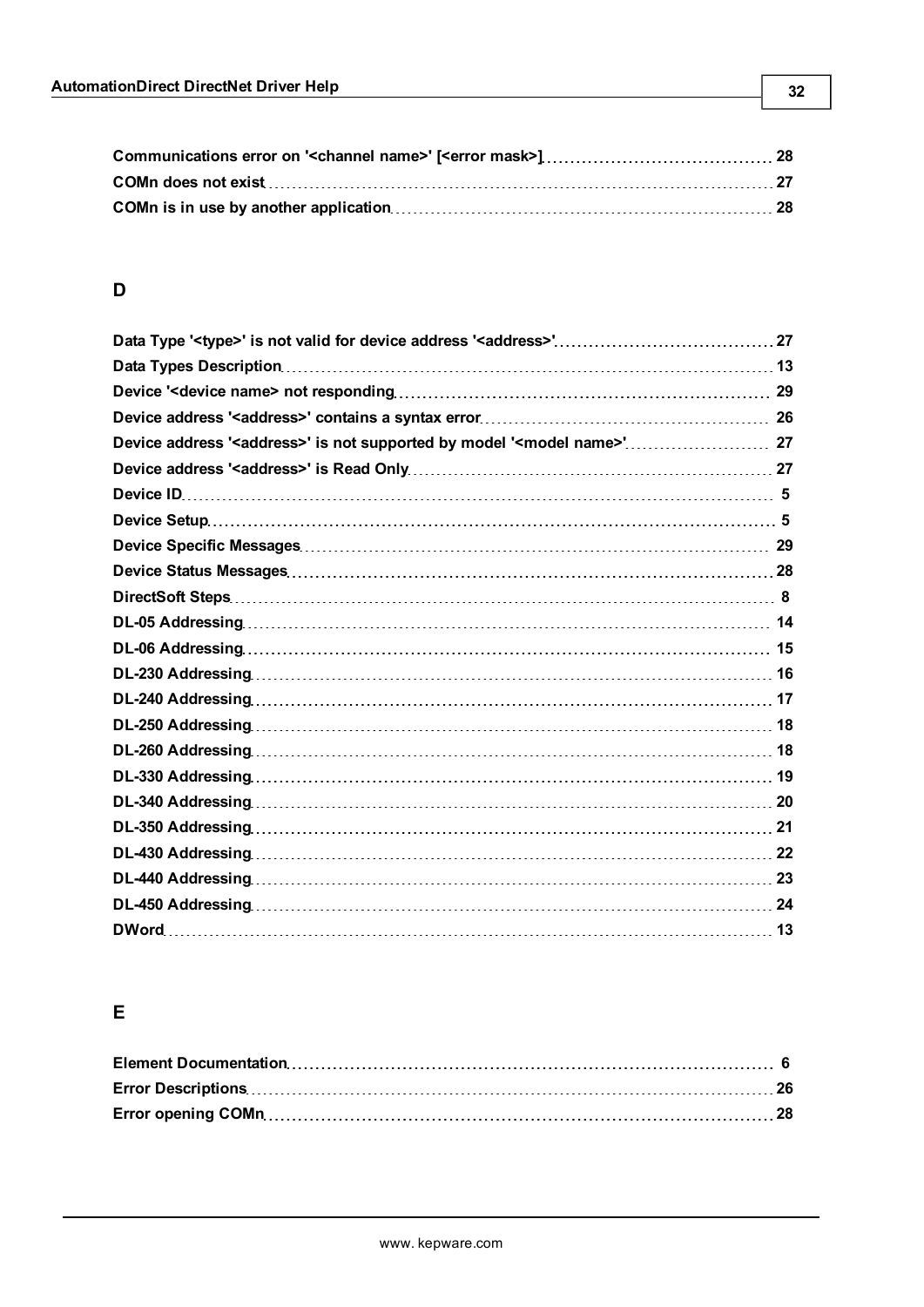# **F**

# **I**

# **L**

|--|

# **M**

# **N**

# **O**